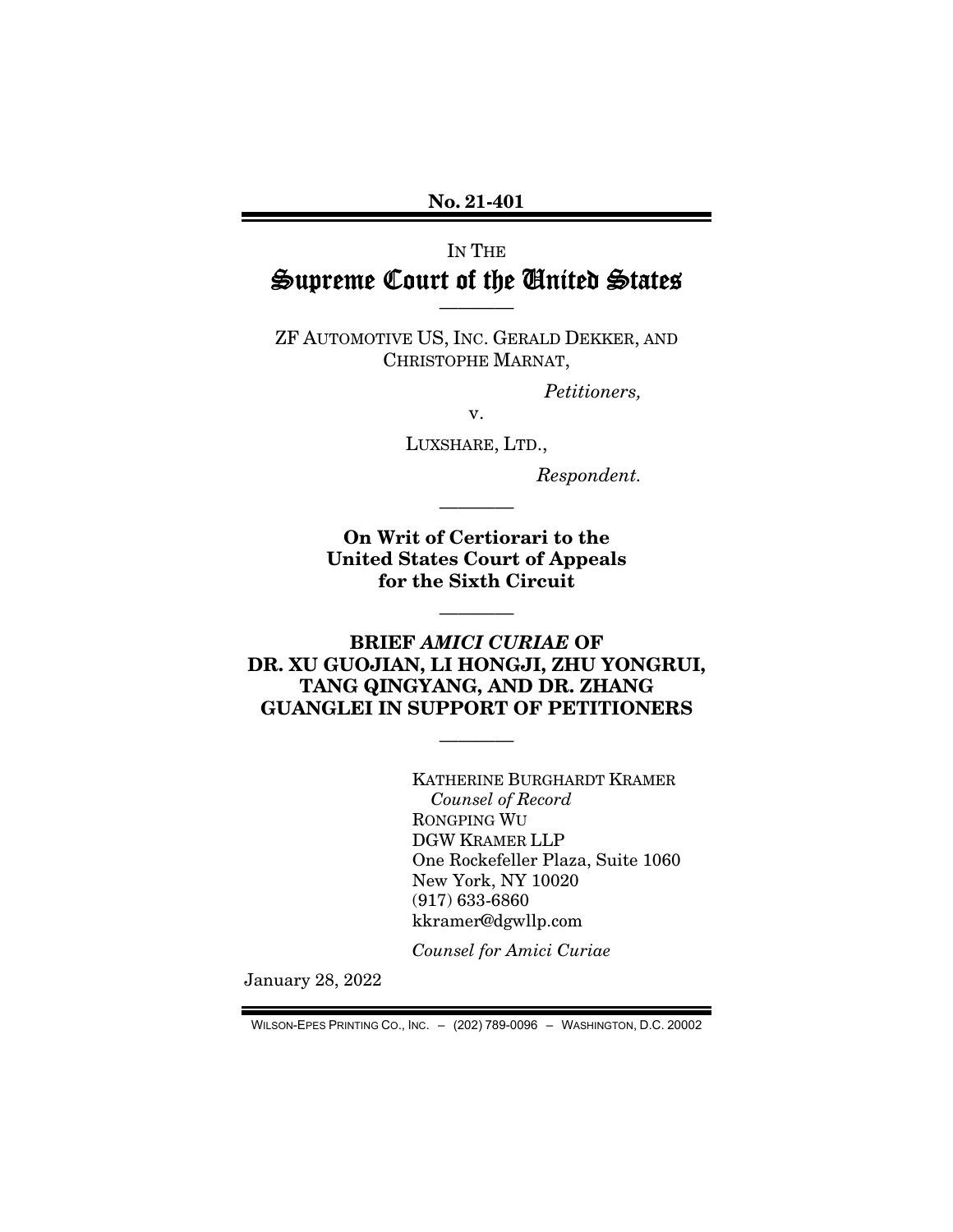## TABLE OF CONTENTS

|                     | TABLE OF AUTHORITIES                                                                                                                                                 | iii |
|---------------------|----------------------------------------------------------------------------------------------------------------------------------------------------------------------|-----|
|                     | INTEREST OF AMICI CURIAE                                                                                                                                             | 1   |
| SUMMARY OF ARGUMENT |                                                                                                                                                                      | 7   |
|                     |                                                                                                                                                                      | 8   |
| Ι.                  | Discovery Under Section 1782 Is Con-<br>trary to Key Favorable Characteristics of                                                                                    |     |
|                     |                                                                                                                                                                      | 10  |
|                     | A. Streamlined Discovery in Arbitration<br>Promotes Efficiency and Fairness                                                                                          | 10  |
|                     | B. Allowing Section 1782 Discovery in<br>Aid of Arbitration Will Spawn Bur-<br>densome Collateral Litigation                                                         | 12  |
|                     | C. Arbitration Supports Party Auton-<br>omy By Giving the Parties Control                                                                                            | 14  |
|                     | D. Arbitrators Have Broad Discretion to<br>Manage Disputes, Leading to Stream-                                                                                       | 16  |
| II.                 | Discovery Under Section 1782 is Not<br>Necessary for the Successful Resolution                                                                                       | 18  |
| III.                | The Arbitral Panel is Only Empowered<br>for a Particular Dispute, Thus Limiting<br>its Role in International Comity and Pre-<br>Dispute Evaluation of a Section 1782 |     |
|                     |                                                                                                                                                                      | 20  |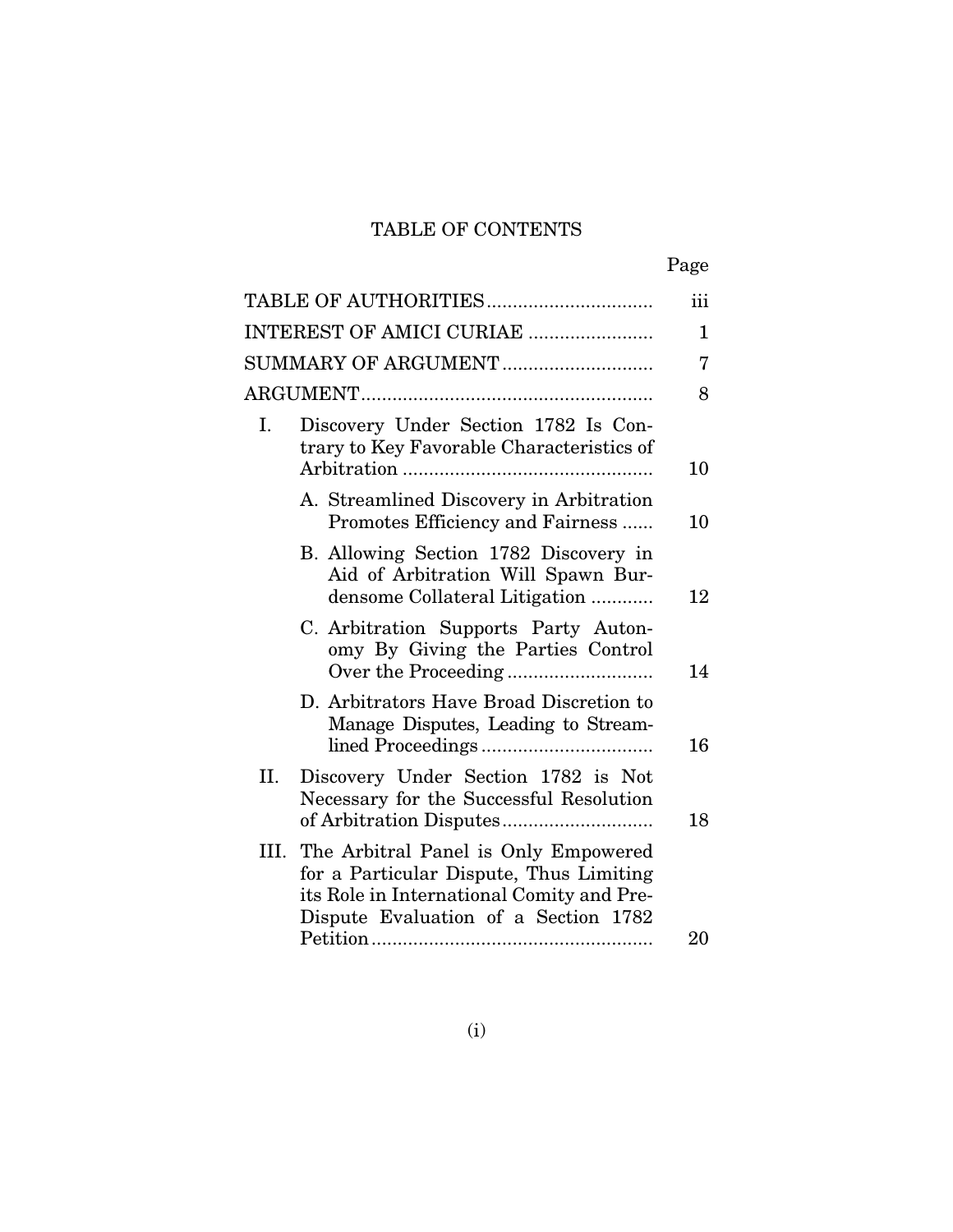# TABLE OF CONTENTS—Continued

|--|

| A. Arbitration Panels are Not Equipped<br>to Offer Comity with Governmental                                                                          |    |
|------------------------------------------------------------------------------------------------------------------------------------------------------|----|
| B. Because No Arbitration Panel Exists<br>Pre-Dispute for Assessment of Scope<br>of Proposed Section 1782 Discovery,<br>Even High Deference Would Be |    |
|                                                                                                                                                      | 21 |
|                                                                                                                                                      | 93 |

ii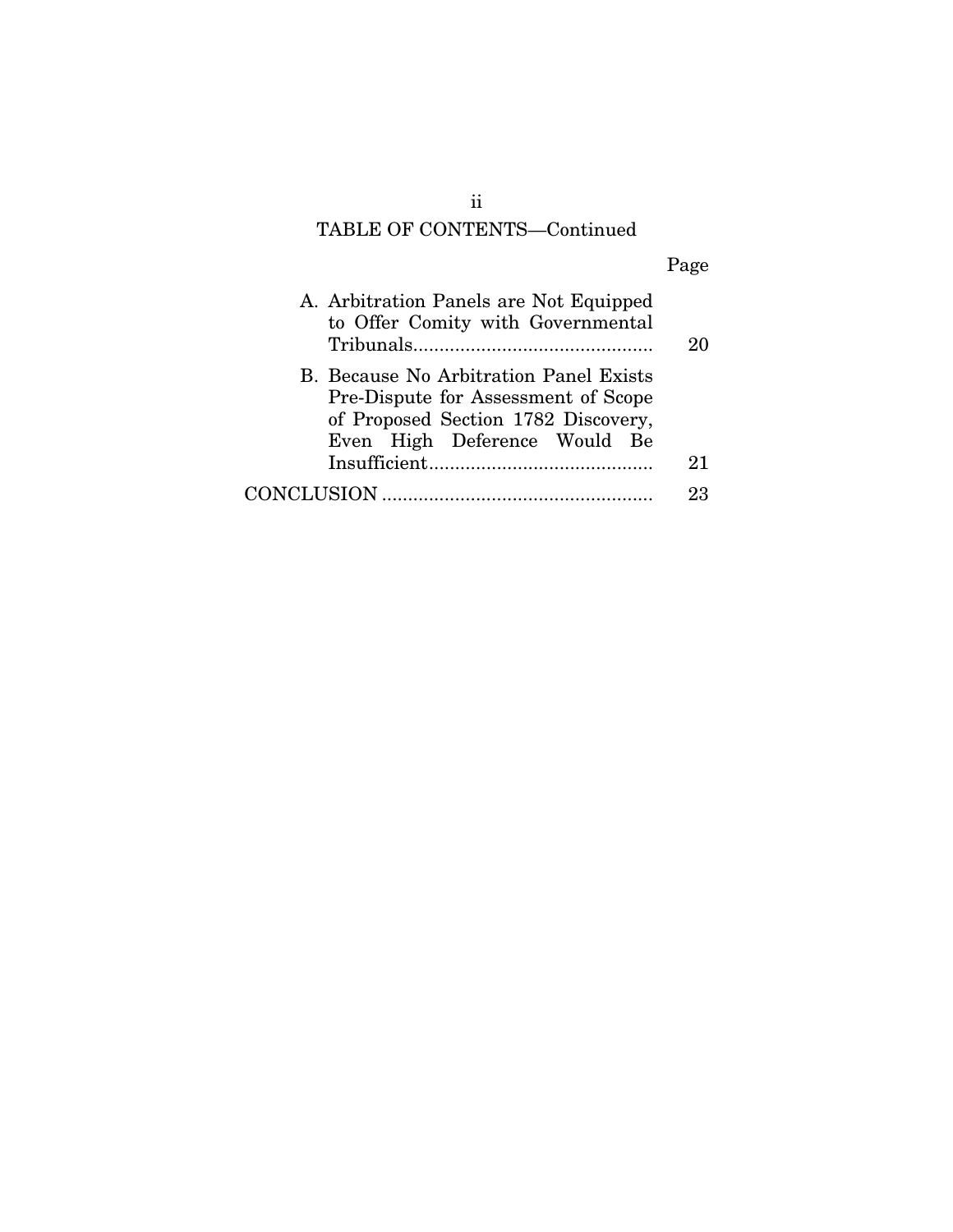## iii TABLE OF AUTHORITIES

 $\begin{tabular}{cc} \textbf{CASES} & \textbf{Page(s)}\\ \end{tabular}$ 

| AlixPartners LLP, et al. v. The Fund for<br>Protection of Investor Rights in<br>Foreign States,                           |    |
|---------------------------------------------------------------------------------------------------------------------------|----|
|                                                                                                                           | 5  |
| Del. Coal. for Open Gov't, Inc. v. Strine,<br>733 F.3d 510 (3d Cir. 2013)                                                 | 13 |
| Gushlak v. Gushlak,<br>486 F. App'x 215 (2d Cir. 2012) 10, 15                                                             |    |
| HRC-Hainan Holding Co., LLC v. Yihan Hu,<br>No. 19-mc-80277-TSH, 2020 U.S. Dist.<br>LEXIS 32125 (N.D. Cal. Feb. 25, 2020) | 13 |
| In re: Application of HRC-Hainan<br>Holding Co., LLC,                                                                     | 13 |
| Intel Corp. v. Advanced Micro Devices, Inc.,                                                                              |    |
| Republic of Kazakhstan v. Biedermann Int'l,<br>168 F.3d 880 (5th Cir. 1999) 12, 21                                        |    |
| Servotronics, Inc. v. Boeing Co.,<br>954 F.3d 209 (4th Cir. 2020)                                                         | 12 |
| Servotronics, Inc. v. Rolls-Royce PLC,<br>975 F.3d 689 (7th Cir. 2020)                                                    | 12 |
| Volt Info. Scis. v. Bd. of Trs.,                                                                                          | 14 |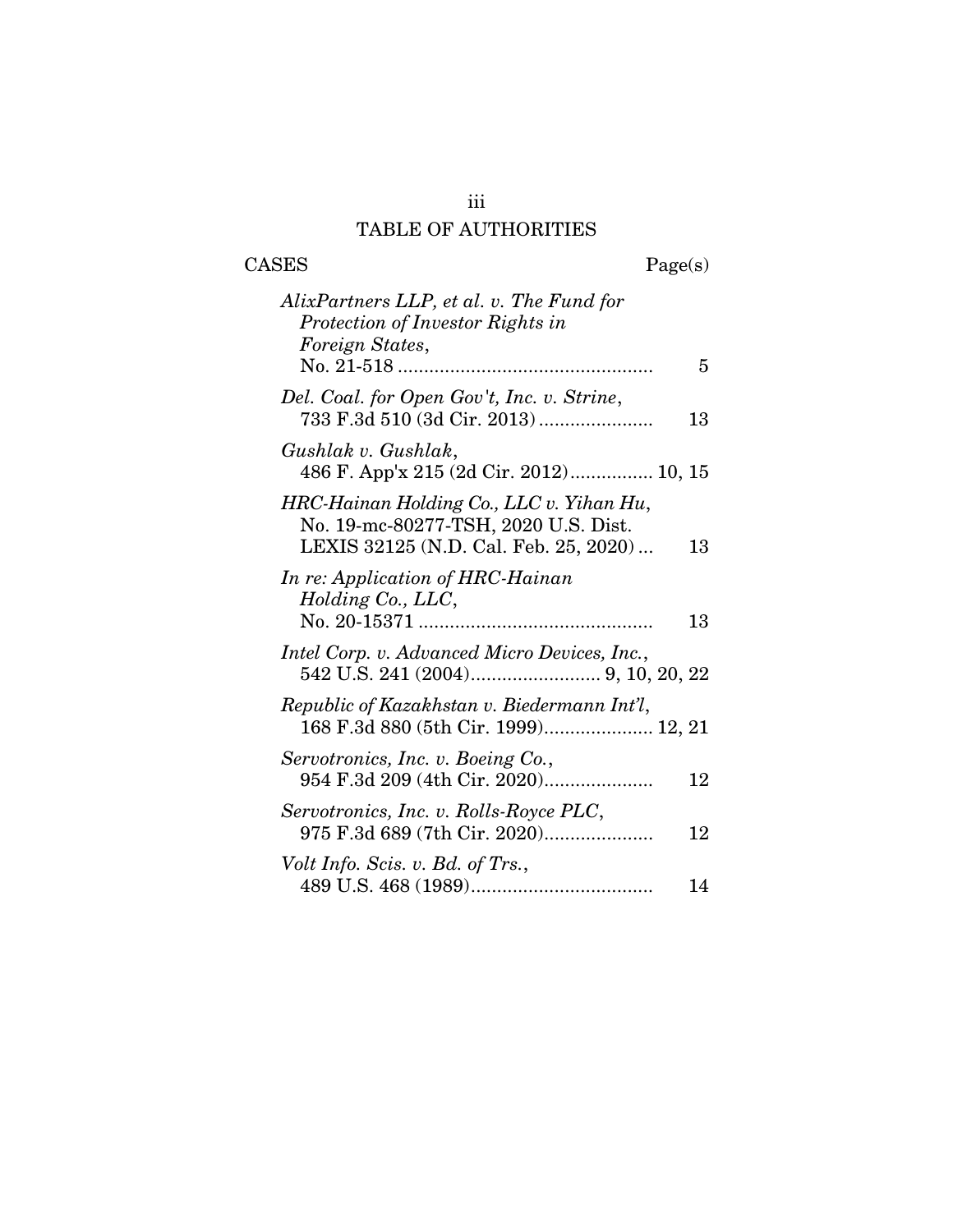## TABLE OF AUTHORITIES—Continued

## STATUTES Page(s) 28 U.S.C. § 1782 ..........................................*passim* 28 U.S.C. § 1782(a) ....................................... 13 Act of Sept. 2, Pub L 85-906, § 2, 72 Stat 1743 ........................................................... 21 TREATIES Convention on the Recognition and Enforcement of Foreign Arbitral Awards, Art. V(d), June 10, 1958, 21 U.S.T. 2520, 330 U.N.T.S. 42 ................................................................... 8 OTHER AUTHORITIES Alan Redfern and Martin Hunter, Law and Practice of International Commercial Arbitration, Sweet & Maxwell 2004 ........ 5 CIETAC, CIETAC 2020 Work Report and 2021 Work Plan, at https://tinyurl.com/ yvewk ph8 (last visited Jan. 26, 2022) ..... 6 CIETAC, 2015 CIETAC Arbitration Rules, at http://www.cietac.org/Uploads/201902 /5c6148b100105.pdf (last visited Jan. 27, 2022) .............................................. 10, 16, 17, 19 HKIAC, 2020 Statistics, at https://www. hkiac.org/about-us/statistics (last visited Jan. 26, 2022) ............................................ 7 HKIAC, 2018 Administered Arbitration Rules, at https://www.hkiac.org/arbitrati on/rules-practice-notes/hkiac-administer ed-2018 (last visited Jan. 26, 2022).........*passim*

iv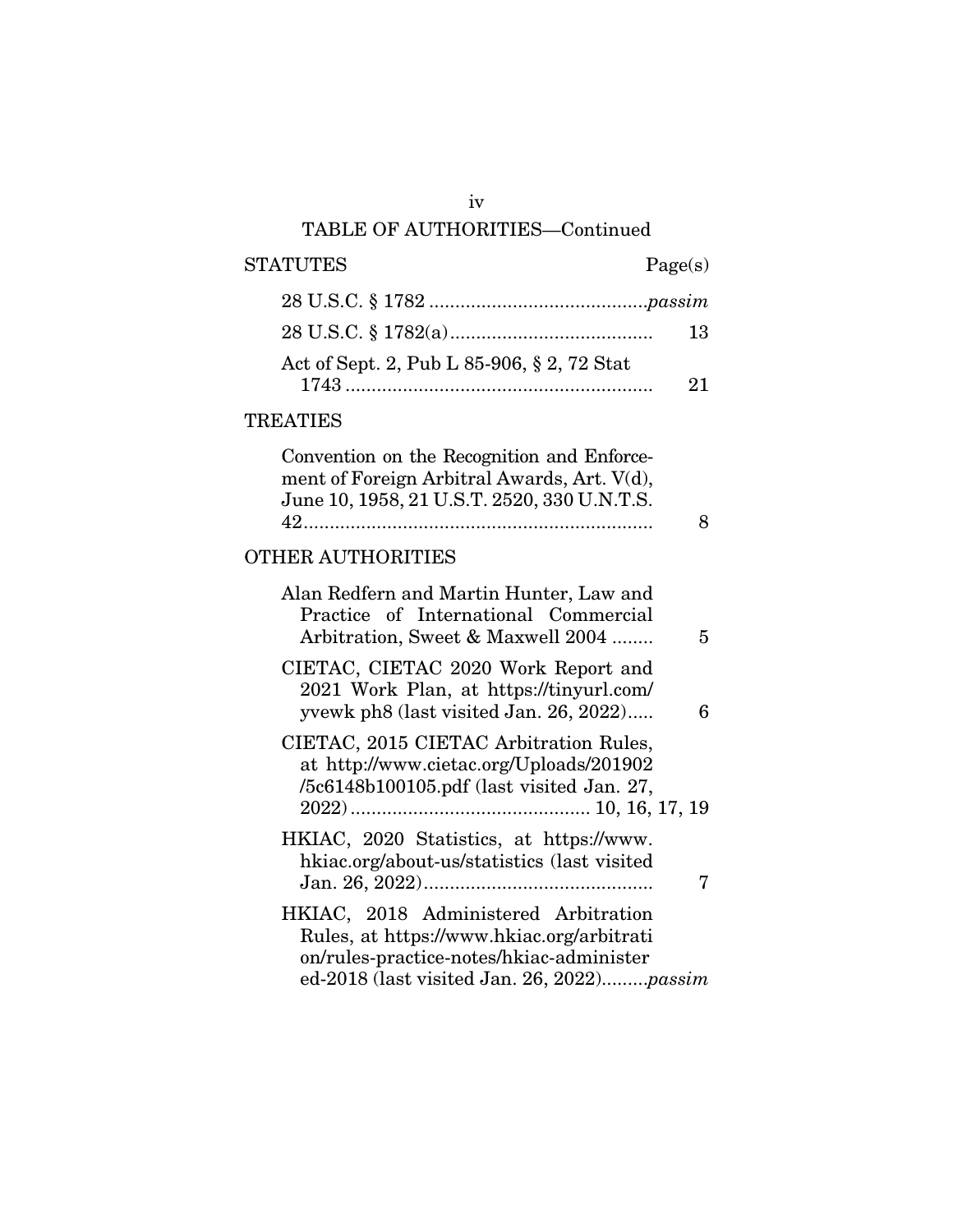# TABLE OF AUTHORITIES—Continued

Page(s)

| International Bar Association, IBA Rules<br>on the Taking of Evidence in Interna-<br>tional Arbitration, at https://tinyurl.co<br>m/8m7jkh2a (last visited Jan. 26, 2022) | 9  |
|---------------------------------------------------------------------------------------------------------------------------------------------------------------------------|----|
| Roy Goode, Herbert Kronke and Ewan<br>Mckendrick, Transnational Commercial<br>Law, Oxford University Press 2007                                                           | 5  |
| S. Rep. No. 2392, 85th Cong., 2d Sess.                                                                                                                                    | 21 |
| SIAC, About Us, at https://tinyurl.com/<br>74kfe22e (March 31, 2021) (last visited                                                                                        |    |
| SIAC, Frequently Asked Questions, at<br>https://www.siac.org.sg/faqs (last visited                                                                                        |    |
| SIAC, SIAC 2016 Rules, at https://www.<br>siac.org.sg/our-rules/rules/siac-rules-2016                                                                                     |    |

v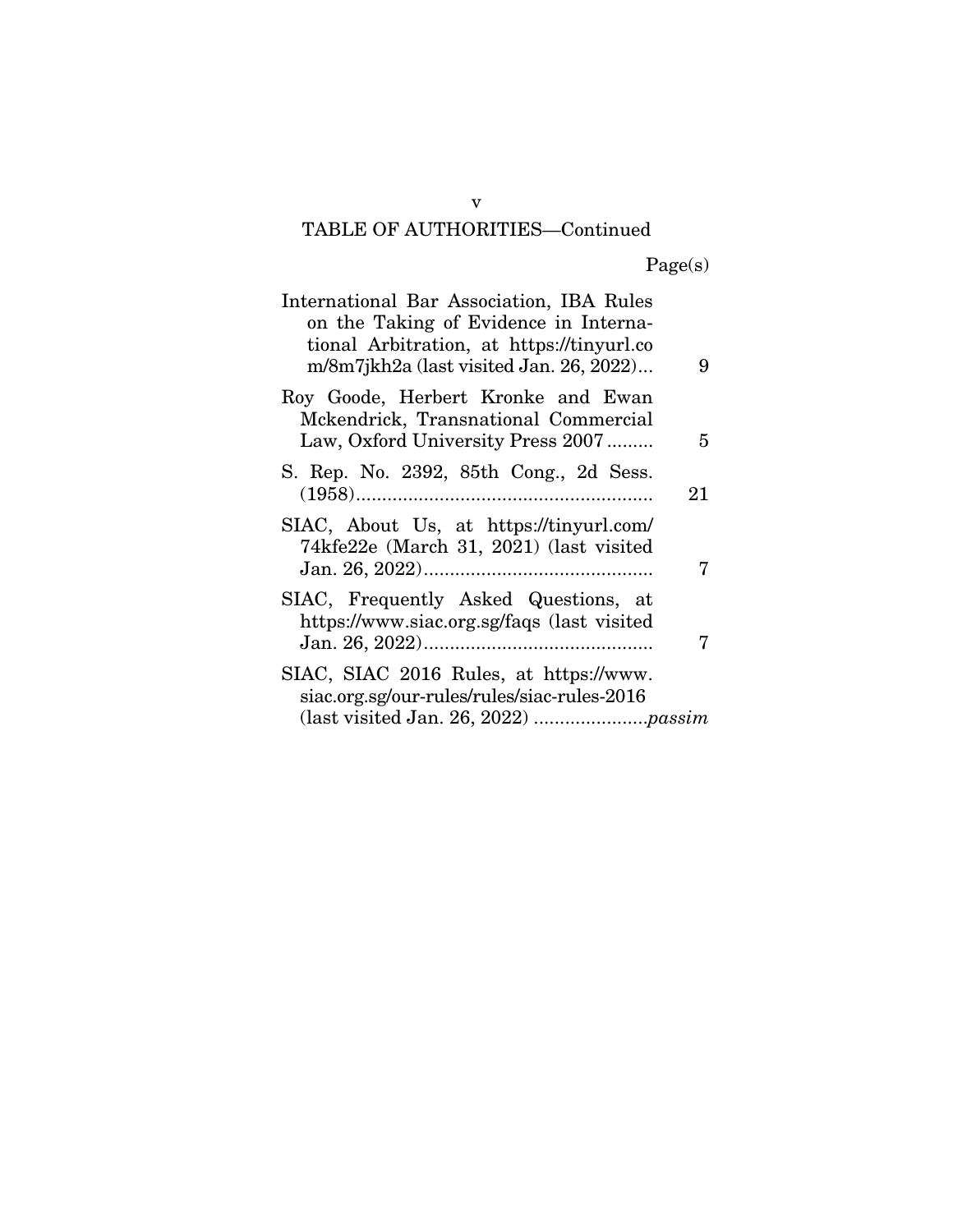#### INTEREST OF AMICI CURIAE<sup>1</sup>

The undersigned *amici curiae* (together, the "Arbitrators") are highly experienced arbitrators based primarily in the People's Republic of China.

*Amicus curiae* Dr. Xu Guojian is the Distinguished Dean and Professor at the International Law School, Shanghai University of Political Science and Law. Dr. Xu studied law at Southwest China University of Politics and Law, Chongqing, China and Wuhan University, Wuhan, China, for his Bachelor of Laws, Master of Laws and Doctor of Laws respectively, before going to Europe in 1988 to pursue further legal education. Dr. Xu pursued advanced studies at the Swiss Institute of Comparative Law, Lausanne, Switzerland; the Academy of International Law, International Court of Justice, The Hague, Netherlands; the Max-Planck-Institute for Foreign and International Private Law, Hamburg, Germany; and Albert Ludwig University, Freiburg i.Br., Germany. He concluded his doctoral studies at Hamburg University. He has contributed many practice-oriented and academic articles on international commercial arbitration and comparative law in world-renowned professional journals, such as the Journal of International Arbitration, the International and Comparative Law Quarterly, the Lloyd's Maritime and Commercial Law Quarterly, and others. Dr. Xu has extensive experience as a practicing attorney. Dr. Xu's main fields of practice

<sup>&</sup>lt;sup>1</sup> Under Rule 37.6 of the Rules of this Court, the undersigned hereby state that no counsel for a party authored any part of this brief, in whole or in part, and no person other than *amici curiae* or their counsel made any monetary contribution towards the preparation or submission of this brief. Written confirmation of consent to this filing has been received from counsel of record for all parties.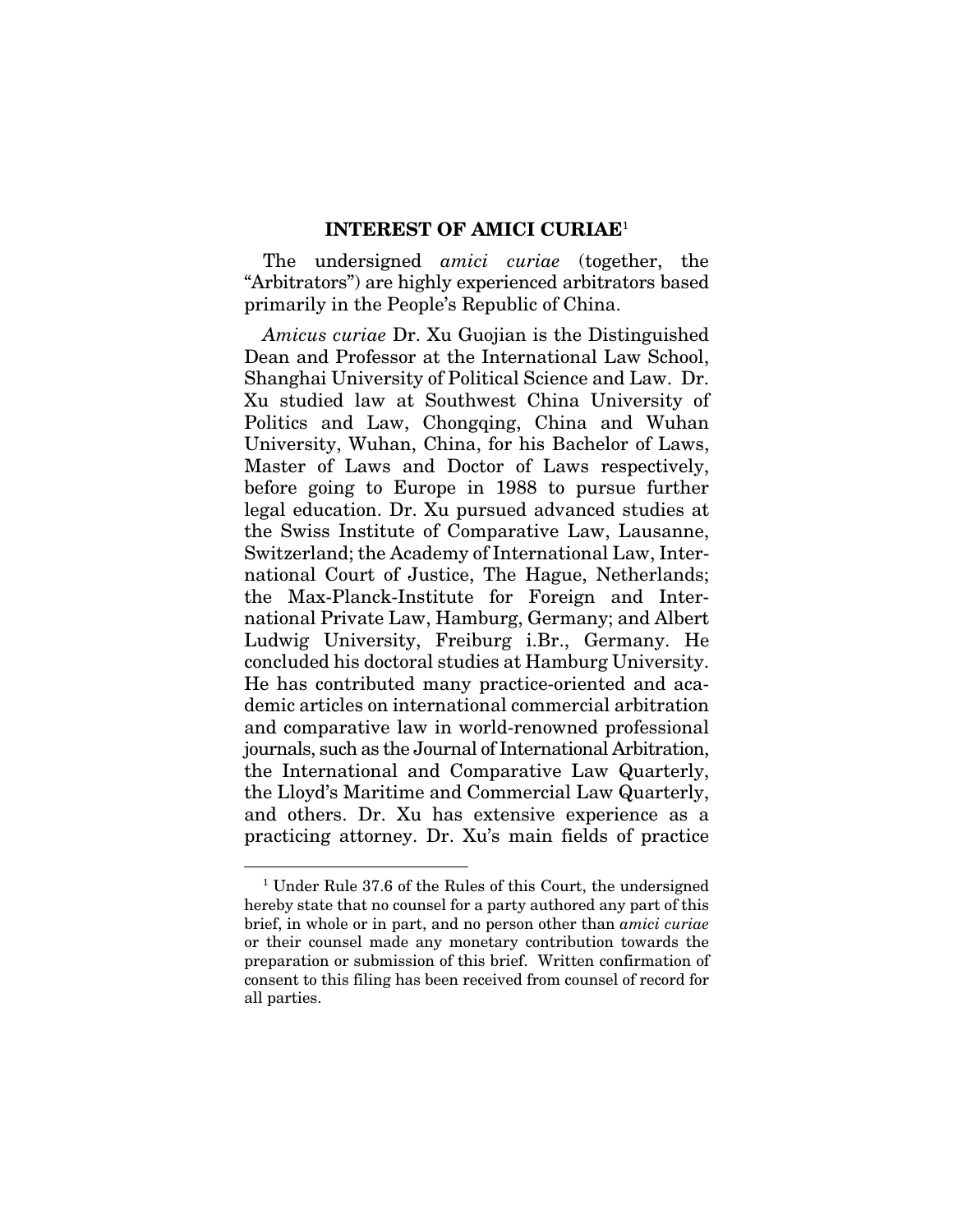include foreign direct investment in China, international merger and acquisitions, technology transfer, intellectual property rights and international commercial arbitration. Dr. Xu is one of the leading arbitration practitioners in China, having represented clients from China, USA, UK, Germany, Switzerland and other countries, and handled numerous international commercial arbitration cases. In addition, he has been appointed as an arbitrator of the China International Economic and Trade Arbitration Commission ("CIETAC"), the Shanghai International Arbitration Center ("SHIAC"), the Shanghai Arbitration Commission, the Nantong Arbitration Commission and the Korean Commercial Arbitration Board ("KCAB"). As an arbitrator, Dr. Xu has rendered more than 200 arbitration awards on disputes covering international trade, construction, real estate transactions, technology transfer, banking, insurance and financial transactions and foreign investment. Dr. Xu is a senior partner at the Shanghai office of SGLA Law Firm.

*Amicus curiae* Li Hongji has been a practicing attorney for more than thirty years. Mr. Li is the Head of Dispute Resolution Department of Commerce & Finance Law Offices. He obtained degrees from Peking University, China University of Political Science and Law, Cornell University, and McGill University. Mr. Li is a member of the bar of the People's Republic of China and the New York bar. He also serves as an arbitrator on the panels of multiple major arbitration commissions, including CIETAC, the Beijing Arbitration Commission/Beijing International Arbitration Center ("BAC/BIAC"), the Shanghai International Economic and Trade Arbitration Commission, the Qingdao Arbitration Commission, among others. Over the years, he has served as arbitrator in more than 300 cases.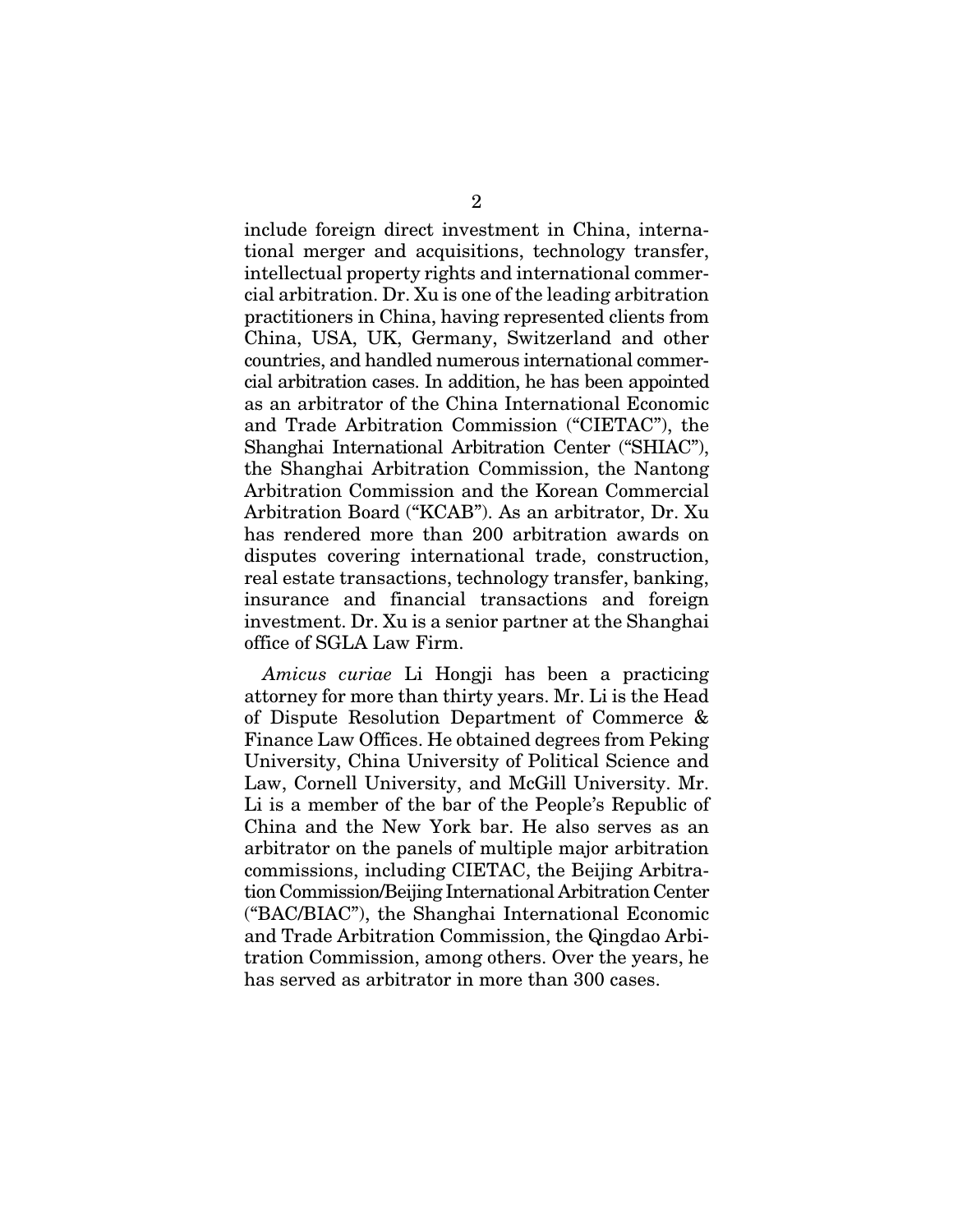*Amicus curiae* Zhu Yongrui (Raymond) joined the PRC bar in 1995, and he specializes in international dispute resolution representing domestic and international clients either in litigation or arbitration proceedings. His practice includes acting as counsel and sitting as mediator and arbitrator. He is a fellow of the Chartered Institute of Arbitrators (FCIArb) and Singapore Institute of Arbitrators (FSIArb), and he is ranked in Chambers & Partners Asia Pacific and Global as an international arbitration lawyer. Mr. Zhu has more than fifteen years of experience in resolving international disputes, including sitting as arbitrator or mediator or in other forms of alternative dispute resolution. He is on the arbitrator panels of BAC/ BIAC, the Arbitration and Mediation Center of the Mauritius Chamber of Commerce and Industry, the Hong Kong International Arbitration Centre ("HKIAC"), KCAB, and in the database of neutrals for the London Court of International Arbitration and the Arbitration Institute of the Stockholm Chamber of Commerce.

*Amicus curiae* Tang Qingyang is currently an arbitrator and member of the Expert Advisory Committee of CIETAC, and the director of the Expert Advisory Committee of the Chongqing Arbitration Commission. He has served as arbitrator in more than 45 commercial dispute cases as chief arbitrator, sole arbitrator and arbitrator, in matters involving China, the United States, France, South Africa, Kenya and other countries, along with Hong Kong, SAR, China.

*Amicus curiae* Dr. Zhang Guanglei earned his degrees of LL.B., LL.M. and Ph.D. in Law from China University of Political Science & Law. While in the U.S., he obtained his LL.M. degree from The George Washington University Law School and was also a visiting scholar at Columbia University Law School.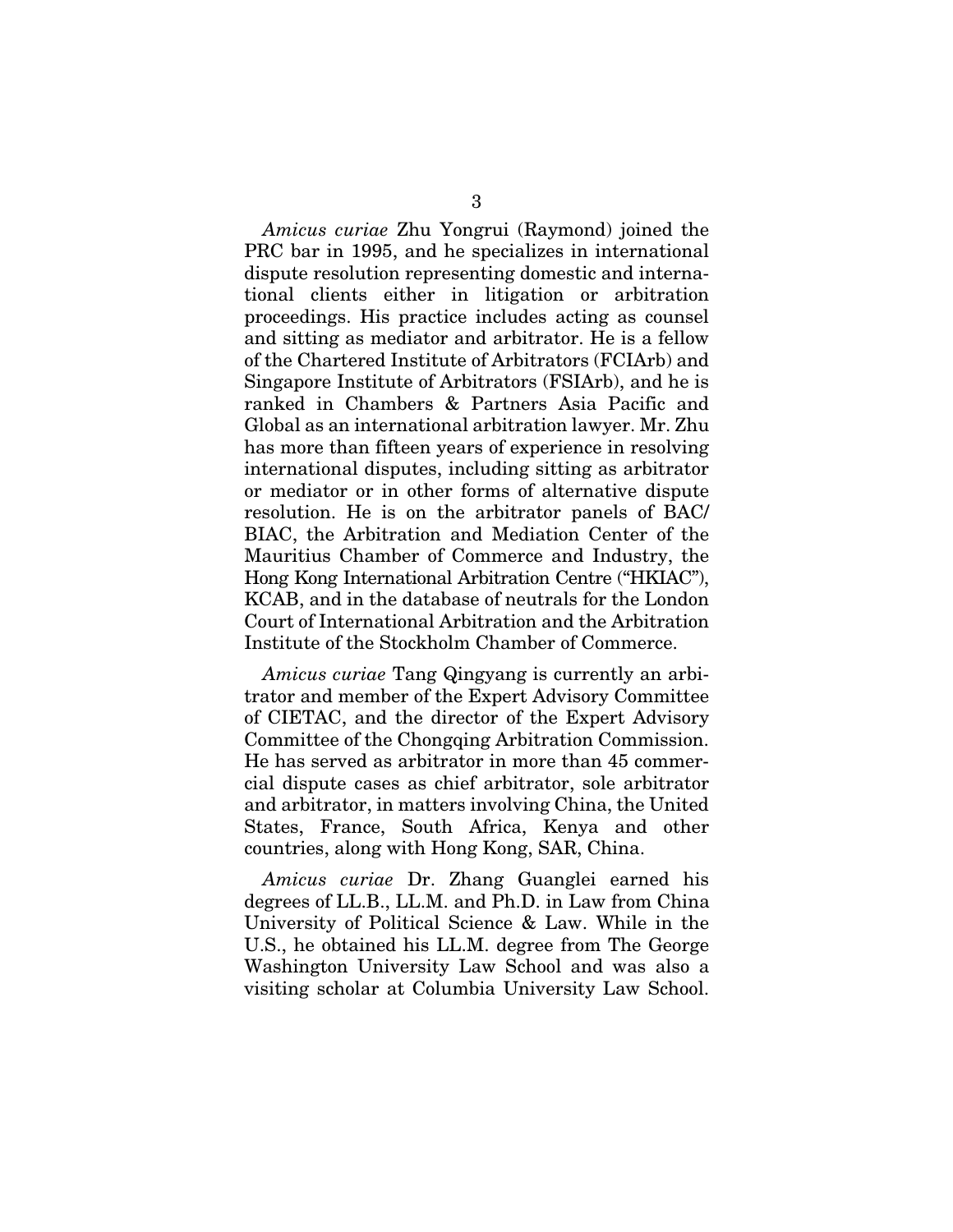Dr. Zhang has been admitted to practice law in the PRC and the State of New York. Dr. Zhang specializes in dispute resolution, including civil and commercial litigation, arbitration and mediation. Dr. Zhang has represented clients in hundreds of cases before CIETAC, BAC/BIAC, SHIAC, the Shenzhen Court of International Arbitration, the Zhuhai Court of International Arbitration, HKIAC, ICC International Court of Arbitration, and courts of different levels in China. In addition, Dr. Zhang has served as Arbitrator of HKIAC, Hainan International Arbitration Court, and Zhuhai Arbitration Commission. He also has been an adjunct professor at the School of Law, University of International Business and Economics, and an adjunct professor at the School of Juris Master, China University of Political Science & Law.

Collectively, the Arbitrators have served as the neutral in hundreds of arbitration disputes, with decades of collective experience. In addition to serving as arbitrators, several of the Arbitrators also work in private practice as arbitration counsel to parties or as legal scholars in the field of international arbitration.

In supporting the position of the Petitioners, ZF Automotive US Inc., et al. ("Petitioners") in this matter, the Arbitrators do not delve into the legislative history or judicial interpretations of Section 1782's core phrase currently under scrutiny by this Court: "foreign or international tribunal." 28 U.S.C. § 1782. Rather, the Arbitrators seek to provide the Court with pragmatic guidance on the current workings of private international arbitration based on the Arbitrators' experiences, along with their perspective on policy considerations to guide the Court's assessment of the issue presented in this case. The Arbitrators urge the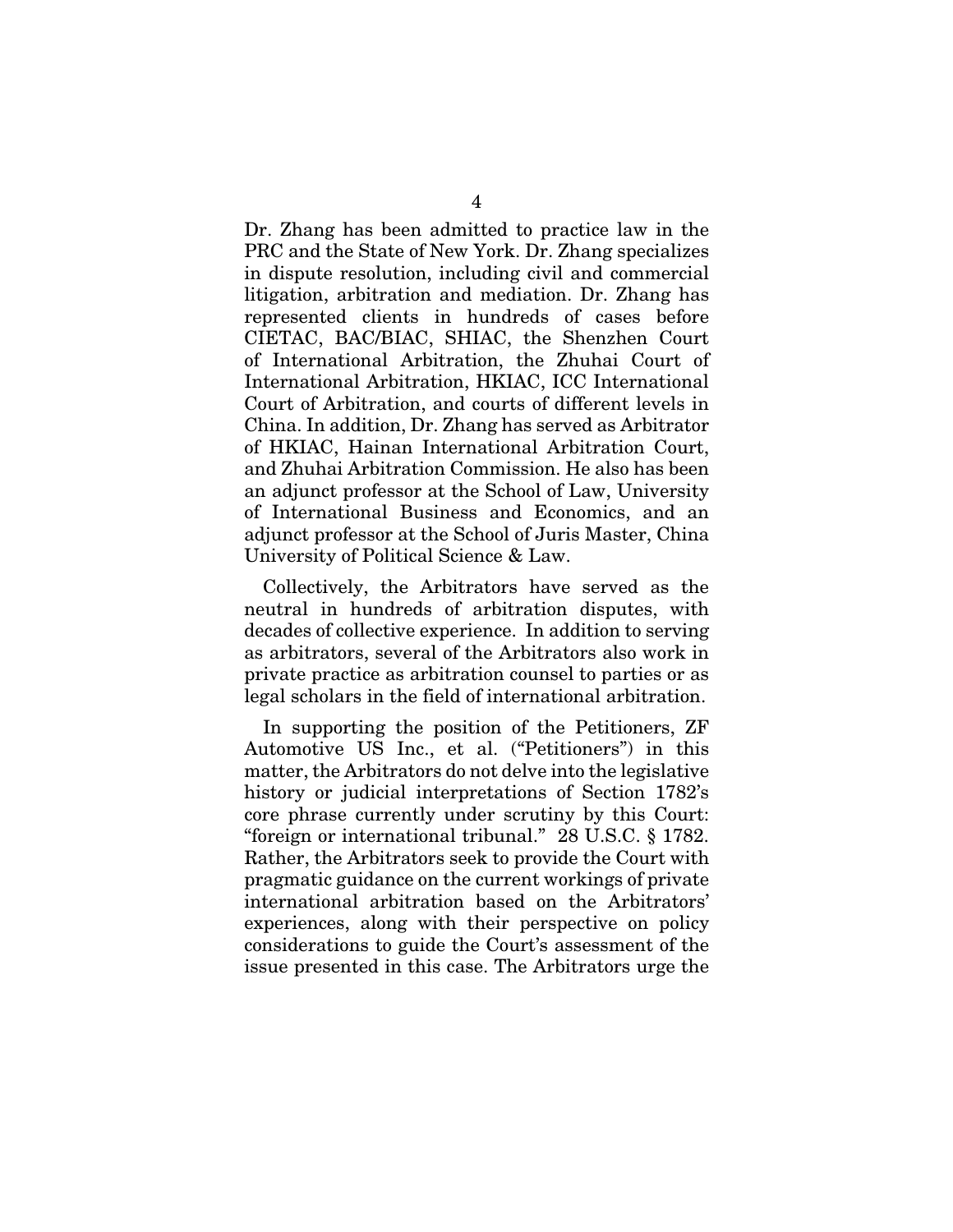Court to look carefully at the practical implications of their decision along with public policy considerations.<sup>2</sup>

Unlike litigation, which is an always-available tool for dispute resolution so long as jurisdiction is established, arbitration is a product of the agreement between the parties. *See, e.g.*, Roy Goode, Herbert Kronke and Ewan McKendrick, Transnational Commercial Law, Oxford University Press 2007, p. 622. Commercial international arbitration in particular is recognized as "a private method of dispute resolution, chosen by the parties themselves as an effective way of putting an end to disputes between them." Alan Redfern and Martin Hunter, Law and Practice of International Commercial Arbitration, Sweet & Maxwell 2004, p. 1.

As long-time international arbitration participants in China and the Asia-Pacific region, the undersigned Arbitrators support the efficient functioning of the international arbitration system as a whole. The Arbitrators have an interest in ensuring that the promise of arbitration continues to be delivered – the efficient, fair, and final resolution of disputes. These benefits of arbitration are best supported by a bright-line rule excluding private arbitration from the scope of Section 1782. As a result, the Arbitrators respectfully urge this Court not to extend Section 1782 to private international or foreign arbitration.

As arbitrators and practitioners based primarily in the PRC, the Arbitrators commonly handle arbitration matters before CIETAC, HKIAC, and the Singapore

<sup>2</sup> The Arbitrators do not take a position on the issue presented in the consolidated matter of *AlixPartners LLP, et al. v. The Fund for Protection of Investor Rights in Foreign States*, which involves investor-state arbitration. This brief of *amici curiae* is solely in support of the issues raised in the *ZF Automotive* appeal.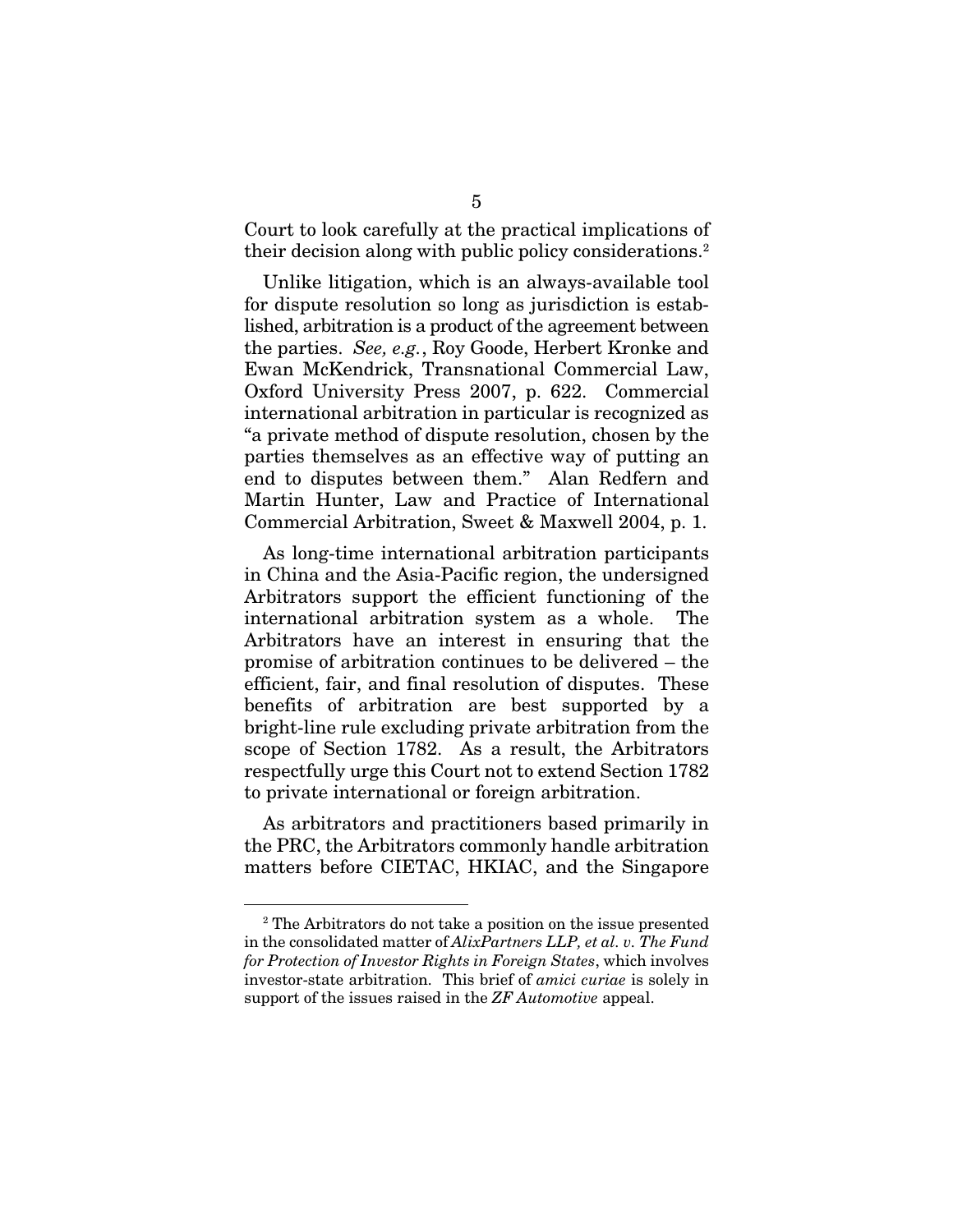International Arbitration Centre ("SIAC"), among others. The Arbitrators offer the following brief background on these three arbitral institutions, although there are many others in the Asia-Pacific region and worldwide.3

CIETAC is headquartered in Beijing, China, with sub-commissions in multiple locations throughout mainland China. CIETAC was first established in 1956 under the name of a predecessor entity, and it has grown into a well-known and globally respected arbitral institution. In 2020, a total of 3,615 new cases were registered, representing about 8.5% growth from 2019. CIETAC reported that it handled disputes amounting in total to approximately USD \$17.3 billion (RMB 112.13 billion). In 2020, 739 cases were "foreign-related cases," up from 617 in 2019. In 67 of these foreign-related cases, both parties were foreign. *See* CIETAC, CIETAC 2020 Work Report and 2021 Work Plan, at https://tinyurl.com/yvewkph8 (last visited Jan. 26, 2022).

HKIAC was established in 1985 in Hong Kong. In addition to providing a forum for the arbitration of disputes, HKIAC also administers mediation and adjudication of disputes. HKIAC reported that its arbitration caseload totaled 318 new cases in 2020. The total amount in dispute in 2020 was approximately USD \$8.8 billion, the highest amount since HKIAC began to publish such information. In 2020, about 72% of all arbitrations submitted to HKIAC were international, with at least one party not from Hong Kong. In 2020, a majority of the arbitrations submitted to HKIAC applied the HKIAC Administered Arbitration Rules ("HKIAC AA Rules"), with about

<sup>&</sup>lt;sup>3</sup> The rules of procedure for those other institutions are largely similar to the ones identified in more detail here.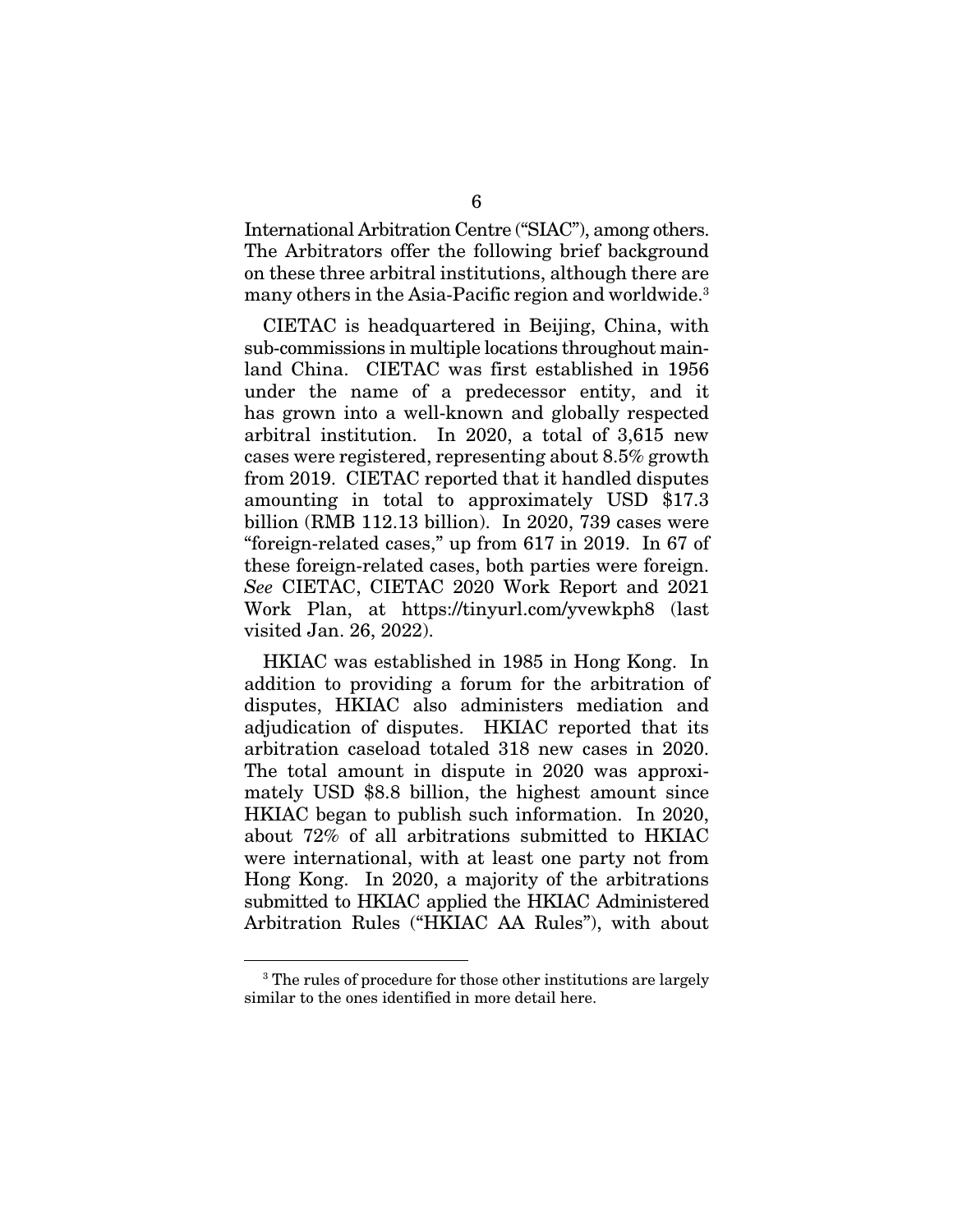70% of all HKIAC arbitrations applying those rules. *See* HKIAC, 2018 Administered Arbitration Rules, at https://www.hkiac.org/arbitration/rules-practice-notes/ hkiac-administered-2018 (last visited Jan. 26, 2022). About 25% of HKIAC arbitrations applied *ad hoc* rules of the parties' choosing, and the balance applied other rules. *See* HKIAC 2020 Statistics, at https://www.hki ac.org/about-us/statistics (last visited Jan. 26, 2022).

SIAC was established in 1991 as a non-profit organization to administer arbitration disputes in Singapore. In 2020, SIAC handled 1,080 new arbitration case filings. Of the 1,080 cases, 98% were cases administered by SIAC, and the remaining 2% of cases were *ad hoc* appointments. SIAC's total sum in dispute for 2020 was approximately USD \$8.49 billion. Approximately half of the arbitration cases filed with SIAC have no connection with Singapore, and parties from 60 different jurisdictions chose to arbitrate at SIAC in 2020. *See* SIAC, About Us, at https:// tinyurl.com/74kfe22e (March 31, 2021) (last visited Jan. 26, 2022); *see also* SIAC, Frequently Asked Questions, 14, at https://www.siac.org.sg/faqs (last visited Jan. 26, 2022).

#### SUMMARY OF ARGUMENT

The core issue presented in the *ZF Automotive* appeal is whether 28 U.S.C. § 1782 applies to private foreign or international commercial arbitration. The Arbitrators support the position of the Petitioners in this action that Section 1782 does not, and should not, apply to private arbitration.

First, Section 1782 discovery in the context of private arbitration is contrary to key favorable characteristics of arbitration, including its efficiency, fairness, and finality.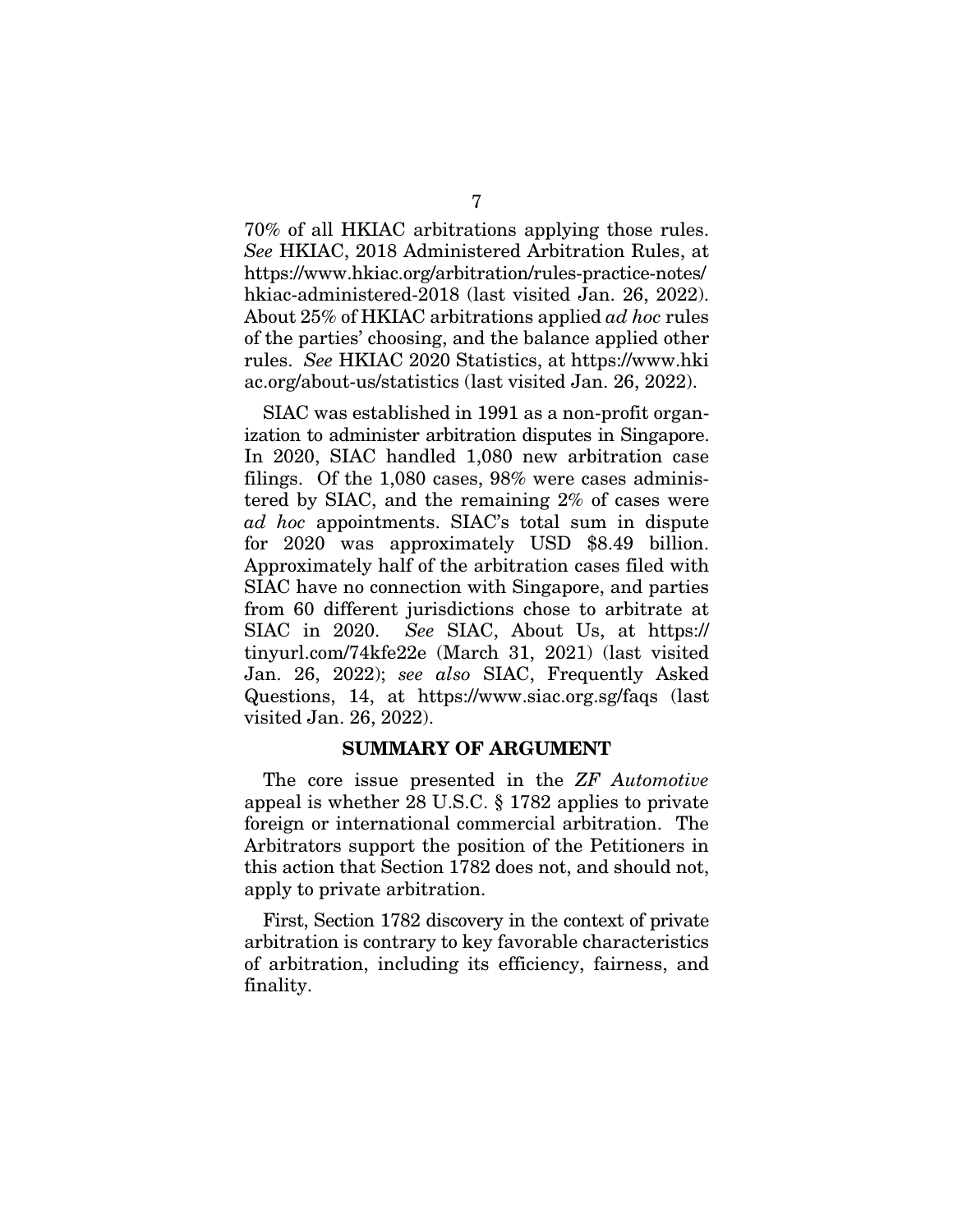Second, discovery under Section 1782 is not necessary for the successful resolution of private arbitration disputes.

Third, because arbitration panels are constituted for a particular dispute and then disbanded, there is no mechanism for either international comity or predispute evaluation of a Section 1782 petition.

#### ARGUMENT

The Arbitrators support the position of the Petitioners, that Section 1782 does not apply to private arbitration. The Arbitrators do not present arguments on the statutory interpretation, legislative history, or judicial precedent regarding Section 1782, but rather focus on the providing the Court with pragmatic and policy guidance on the application of Section 1782 to private commercial arbitration from the perspective of experienced arbitrators.

In arbitration, the parties' agreement is paramount. International rules of law support this principle. For example, the Convention on the Recognition and Enforcement of Foreign Arbitral Awards (the "Convention") provides that the recognition and enforcement of the award may be refused only on very narrow grounds. One of those narrow grounds is if "the composition of the arbitral authority or the arbitral procedure was not in accordance with the agreement of the parties, or, failing such agreement, was not in accordance with the law of the country where the arbitration took place." Convention, Article V(d), June 10, 1958, 21 U.S.T. 2520, 330 U.N.T.S. 42 (emphasis added). This enforcement provision endorses the parties' agreement as the cornerstone of commercial arbitration.

Parties to an arbitration proceeding can select either institutional arbitration rules or *ad hoc* rules,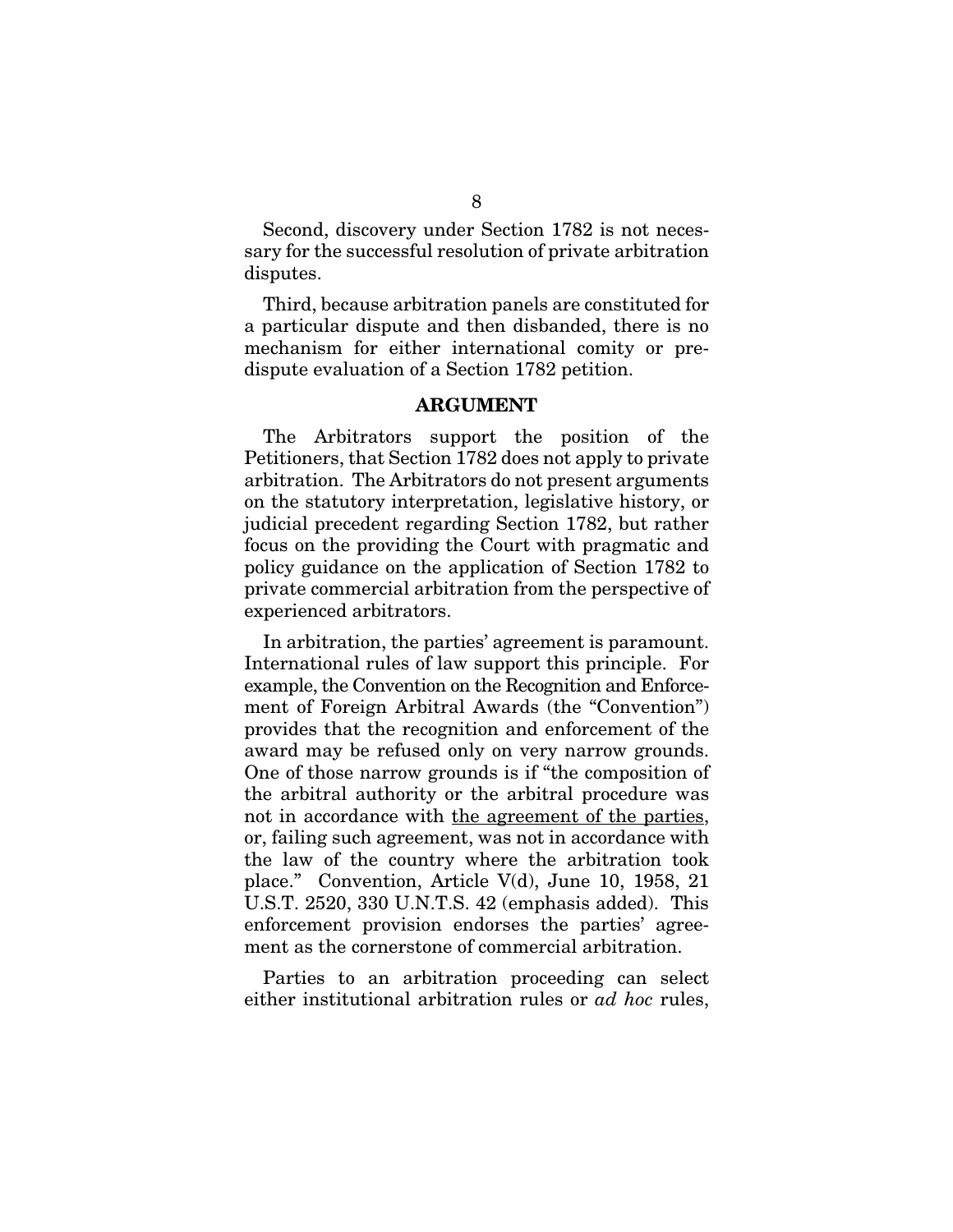subject to the parties' choice. In addition, by consent, the parties may modify the rules of arbitration procedure to suit the needs of their particular dispute. This flexibility and emphasis on party choice is a key feature of arbitration. Likewise, any rules about the taking of evidence will be governed by the parties' agreement in determining the applicable rules. For example, the International Bar Association's IBA Rules on the Taking of Evidence in International Arbitration are some of the most frequently used rules in international arbitration proceedings. Those rules provide that "Parties and Arbitral Tribunals are free to adapt [the rules] to the particular circumstances of each arbitration." *Id*. at Preamble, at https://tiny url.com/8m7jkh2a (last visited Jan. 26, 2022).

A conclusion by this Court that Section 1782 is available to private commercial arbitration only with the consent of the appointed arbitrator and the arbitration parties could be consistent with the Arbitrators' position. However, the Arbitrators strongly support a bright-line rule that excludes commercial arbitration from the ambit of Section 1782. A brightline rule will best support the purpose and benefits of arbitration. Anything less than a bright-line exclusion will encourage collateral litigation under Section 1782, which detracts from the efficiency, fairness, and finality of arbitration. Moreover, the language of Section 1782 and its previous interpretation by this Court in *Intel Corp. v. Advanced Micro Devices, Inc.*, 542 U.S. 241, 248 (2004), make it difficult to conclude that Section 1782 may only extend to private arbitration with the consent of an appointed arbitrator and the parties. Among other issues, a petition for discovery under Section 1782 may be brought upon "reasonable contemplation" of a dispute by "any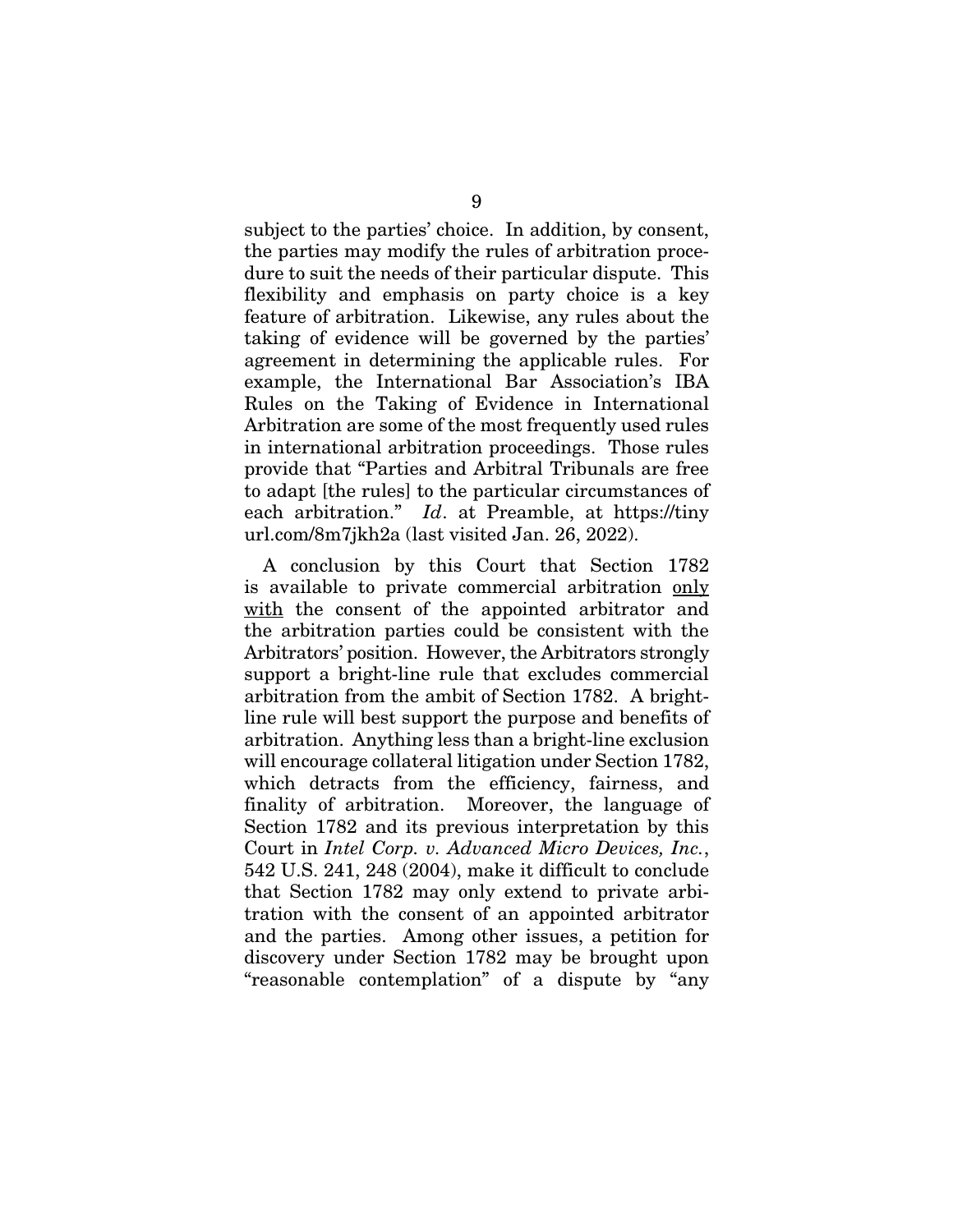interested person." *Intel*, 542 U.S. at 259; 28 U.S.C. § 1782. Further, it is well-established that Section 1782 petitions may be presented *ex parte*. *See, e.g., Gushlak v. Gushlak*, 486 F. App'x 215, 217 (2d Cir. 2012) ("it is neither uncommon nor improper for district courts to grant applications made pursuant to § 1782 *ex parte*."). As a result, to preserve the benefits of arbitration and to uphold parties' expectations when they select arbitration, the best construction of Section 1782 is a bright-line exclusion of private commercial arbitration.

#### I. Discovery Under Section 1782 Is Contrary to Key Favorable Characteristics of Arbitration.

Private commercial arbitration is often favored as a dispute resolution mechanism because of its efficiency, fairness, finality, and emphasis on party autonomy, among other salient features. Because the expansion of Section 1782 to arbitration is contrary to these wellrecognized favorable characteristics of arbitration, the Arbitrators respectfully contend that Section 1782 should not encompass private international or foreign arbitration.

#### A. Streamlined Discovery in Arbitration Promotes Efficiency and Fairness.

Generally, pre-hearing discovery in foreign or international arbitration is limited. The default procedural rules of CIETAC, HKIAC, and SIAC, for example, do not allow for depositions or interrogatories, which are common discovery tools in U.S. litigation. Instead, the parties have an affirmative duty to produce all documents upon which they intend to rely, without the need for a counterparty's request. For example, under the SIAC rules, the parties are under an affirmative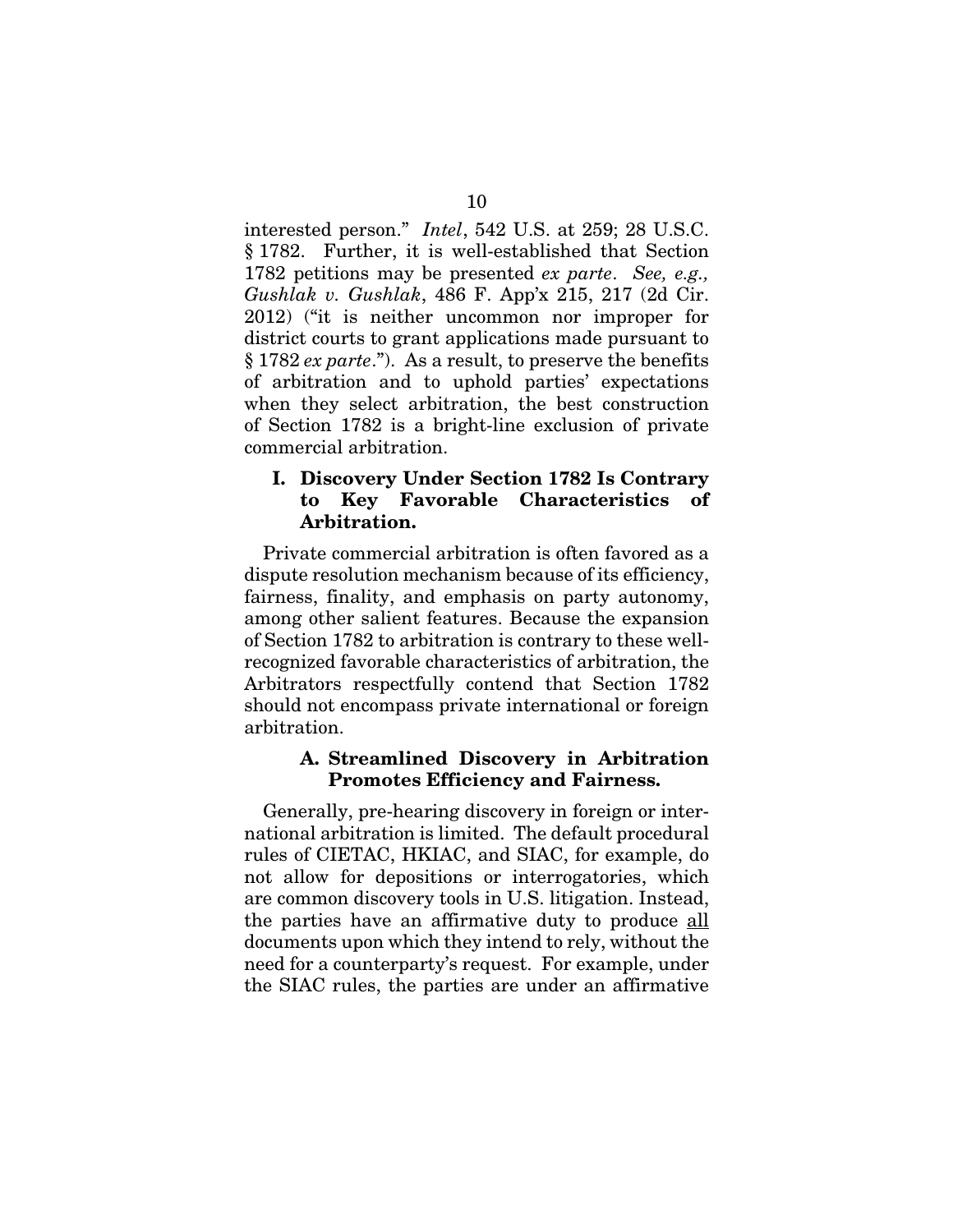obligation to share all documents in support of their position, without waiting for a request from any counterparty. *See* SIAC, SIAC 2016 Rules, at https://www. siac.org.sg/our-rules/rules/siac-rules-2016 (last visited Jan. 26, 2022) ("SIAC Rules"), Rule 20.7 ("All submissions referred to in this Rule shall be accompanied by copies of all supporting documents which have not previously been submitted by any party."). Likewise, under the HKIAC AA Rules, the parties have an affirmative obligation to submit all supporting materials. *See* HKIAC AA Rules, Article 16, Rule 16.3 ("The Claimant shall annex to its Statement of Claim all supporting materials on which it relies."); *see also id*., Rule 17.4 ("The Respondent shall annex to its Statement of Defence all supporting materials on which it relies.").

This practice tends to streamline discovery. In the experience of the Arbitrators, parties to international or foreign arbitration generally understand that the goal of prehearing discovery is to accumulate enough evidence to present one's position, not to conduct an exhaustive search for information. When parties select arbitration as their mechanism for dispute resolution, they do so with the knowledge that arbitration procedures generally do not allow the parties to unearth every last shred of evidence. Far from being a shortcoming of arbitration, this is a key benefit. Broadstrokes discovery under Section 1782 is therefore contrary to this feature of arbitration that parties intentionally select when they choose to arbitrate a dispute.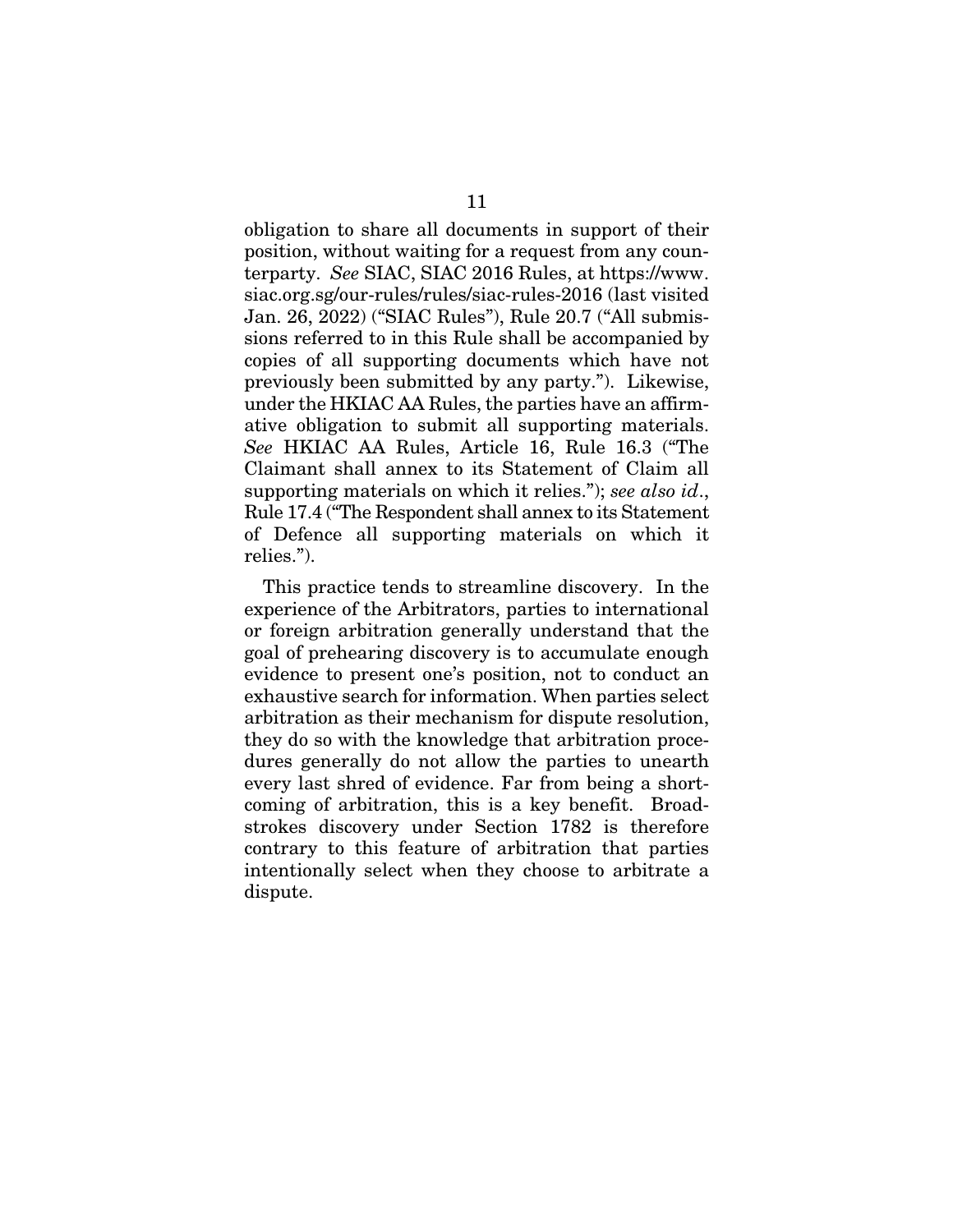### B. Allowing Section 1782 Discovery in Aid of Arbitration Will Spawn Burdensome Collateral Litigation.

The Arbitrators' concern about applying Section 1782 to foreign or international arbitration is not just about the resultant discovery and whether it is helpful for the arbitral process. Rather, another key concern is the burden on the parties and the dispute resolution process itself created by collateral litigation under Section 1782. As highlighted by the facts of *Servotronics* and other matters, collateral litigation can arise in multiple jurisdictions simultaneously, with inconsistent results. *See Servotronics, Inc. v. Rolls-Royce PLC*, 975 F.3d 689, 690 (7th Cir. 2020) *and Servotronics, Inc. v. Boeing Co.*, 954 F.3d 209, 210 (4th Cir. 2020) (reaching contrary conclusions on the same issue of law).

Collateral litigation under Section 1782 drives up the overall costs of a dispute. The Arbitrators are concerned that only well-resourced parties will be able to navigate the U.S. court system to pursue Section 1782 discovery, thus creating a further imbalance between parties with different means. Even though arbitration is generally intended as a cost-effective and streamlined process, collateral litigation under Section 1782 creates a risk of diminishing that economic efficiency. Other U.S. courts have recognized this risk. *See, e.g., Republic of Kazakhstan v. Biedermann Int'l*, 168 F.3d 880, 883 (5th Cir. 1999) ("The course of the litigation before us suggests that arbitration's principal advantages may be destroyed if the parties succumb to fighting over burdensome discovery requests far from the place of arbitration."). Further, there is an appreciable risk that collateral litigation under Section 1782 would slow down the arbitration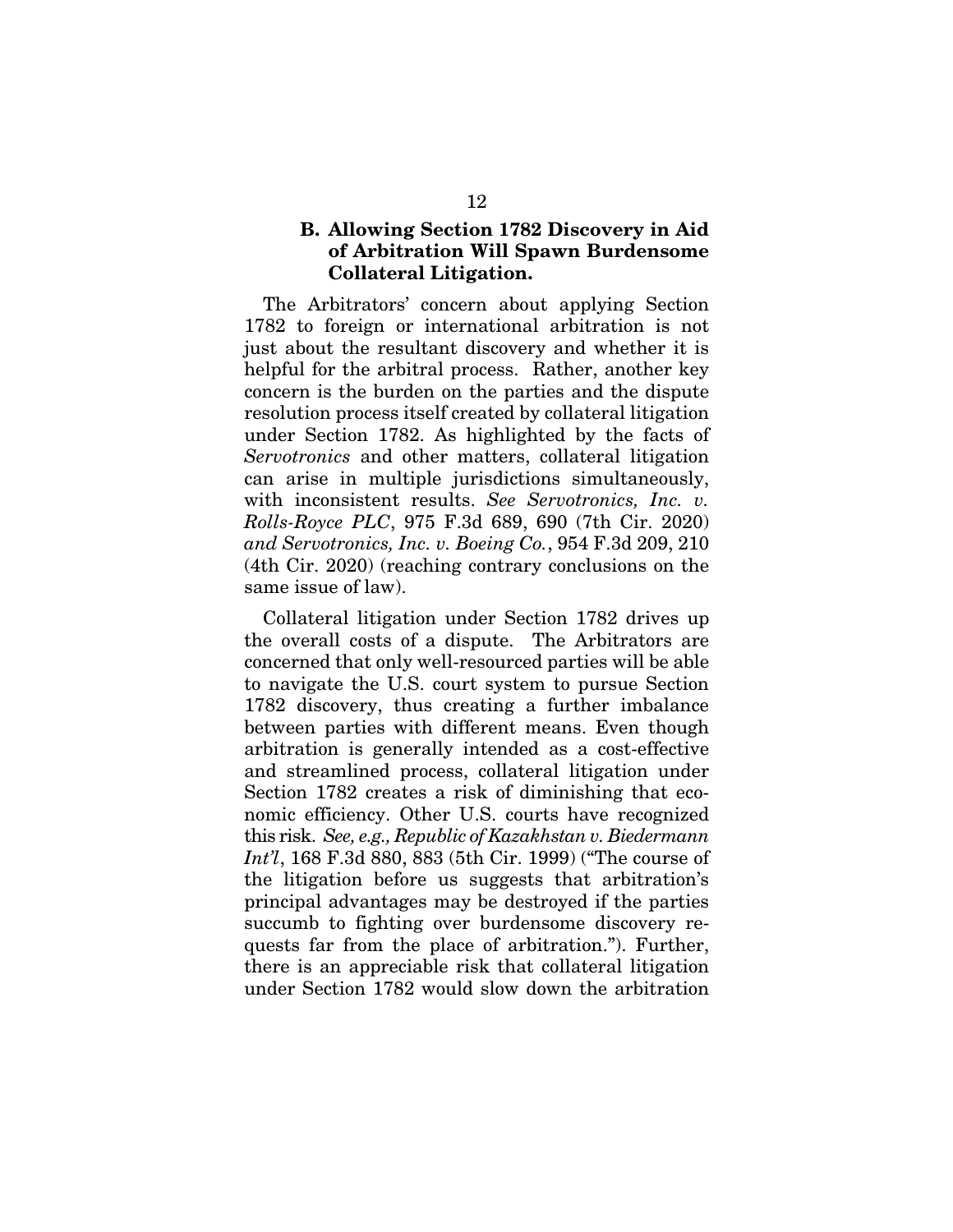proceedings, as one or more parties may request that an arbitration should be stayed pending resolution of a Section 1782 petition.

Section 1782 can also be used as a tool to burden or harass an opposing party to an arbitrated dispute, which is problematic and contrary to the confidentiality of arbitration. *See Del. Coal. for Open Govt, Inc. v. Strine*, 733 F.3d 510, 518 (3d Cir. 2013) (recognizing that "[c]onfidentiality is a natural outgrowth of the status of arbitrations as private alternatives to government-sponsored proceedings."). The Arbitrators are aware, for example, of one recently arbitrated dispute under CIETAC that resulted in Section 1782 discovery in the United States. Although the parties to the CIETAC dispute were a Chinese hospital and affiliates of a U.S.-based fertility business, the Section 1782 petition targeted the individual principals of the Chinese hospital, along with a family member who was living in the United States and the principals' small business holdings in the United States. The matter reached the Ninth Circuit, in the matter of *In re: Application of HRC-Hainan Holding Co., LLC*, Case No. 20-15371 (stayed). Even though it seemed to be a thinly-veiled fishing expedition, the California federal court granted the discovery with few limitations. The lower court gave no weight to the fact that the arbitrators had not expressed interest in the requested documents, instead concluding that the arbitrator could simply disregard the acquired evidence if it was not useful. *See HRC-Hainan Holding Co., LLC v. Yihan Hu*, No. 19-mc-80277-TSH, 2020 U.S. Dist. LEXIS 32125, at \*24-25 (N.D. Cal. Feb. 25, 2020), *appeal filed sub nom In re: Application of HRC-Hainan Holding Co*., No. 20-15371 (stayed) ("[Section] 1782(a) . . . does not require the foreign or international tribunal to accept evidence produced by that discovery.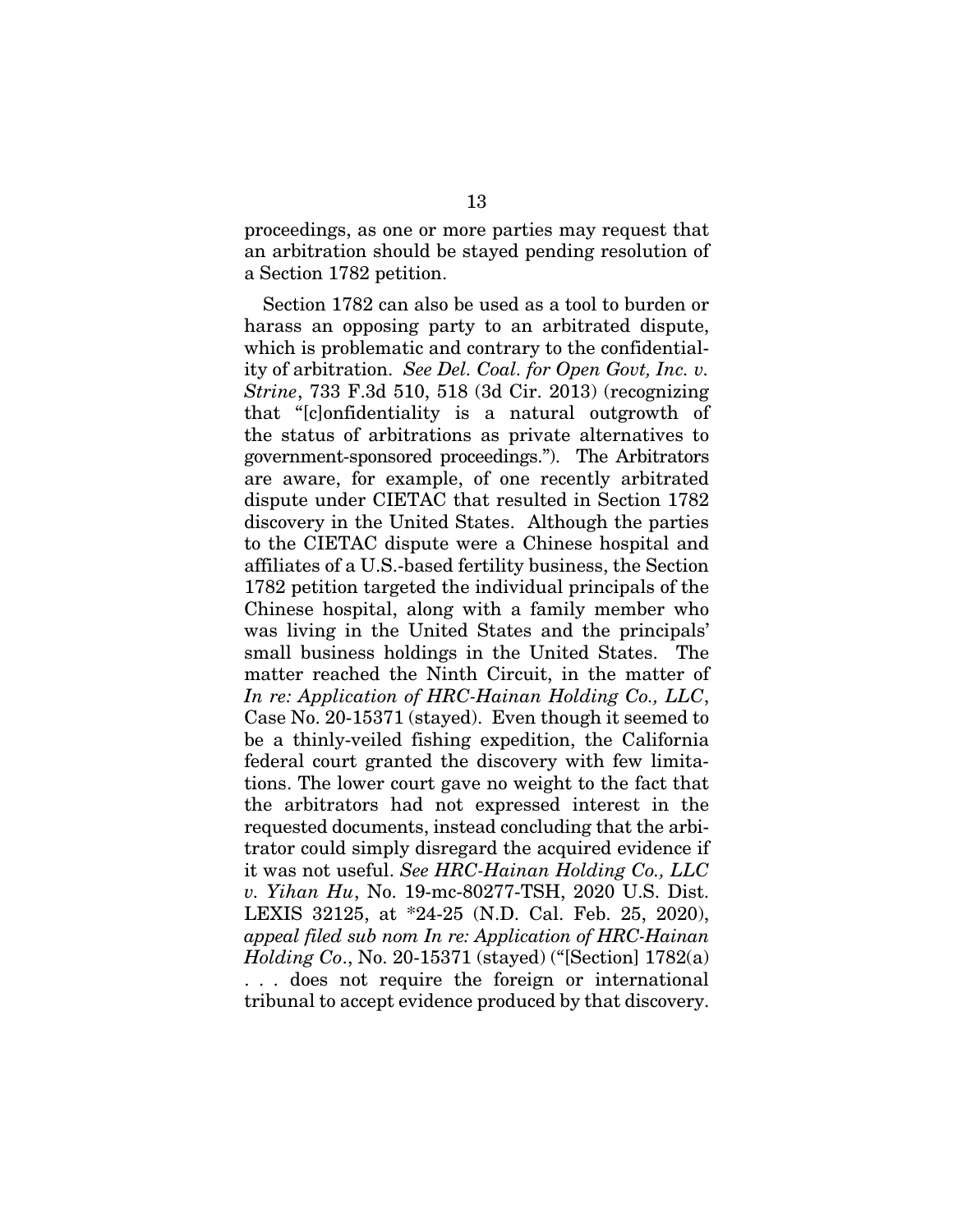The tribunal can simply refuse such evidence if it would burden the efficiency of proceedings."). Such an approach is contrary the efficiency sought by the parties when they opt into arbitration, and threatens to encourage tactical "fishing" litigation under Section 1782.

#### C. Arbitration Supports Party Autonomy By Giving the Parties Control Over the Proceeding.

When parties choose arbitration and certain rules of procedure to govern resolution of their dispute, it is reasonable to conclude that they are not silently choosing those rules plus Section 1782. This principle is reflected by the arbitration rules themselves. *See, e.g.*, Rule 1.1 of the SIAC Rules ("Where the parties have agreed to refer their disputes to SIAC for arbitration or to arbitration in accordance with the SIAC Rules, the parties shall be deemed to have agreed that the arbitration shall be conducted pursuant to and administered by SIAC in accordance with these Rules."). Particularly where the arbitration agreement is silent as to Section 1782 – and the Arbitrators do not recall encountering any arbitration clauses that specifically address Section 1782 – it is contrary to the parties' intention to graft Section 1782 onto the selected arbitration procedures.

Even tightening up the lower court's discretion over Section 1782 for international arbitration will not solve this inherent conflict. In the view of the Arbitrators, narrowing the U.S. courts' discretion over Section 1782 petitions in aid of foreign or international arbitration is not sufficient. The better outcome is a bright-line rule against Section 1782 discovery for private commercial arbitration. Arbitration is intended to be a creature of the parties' consent. *See, e.g., Volt Info. Scis. v. Bd. of Trs.*, 489 U.S. 468, 479 (1989)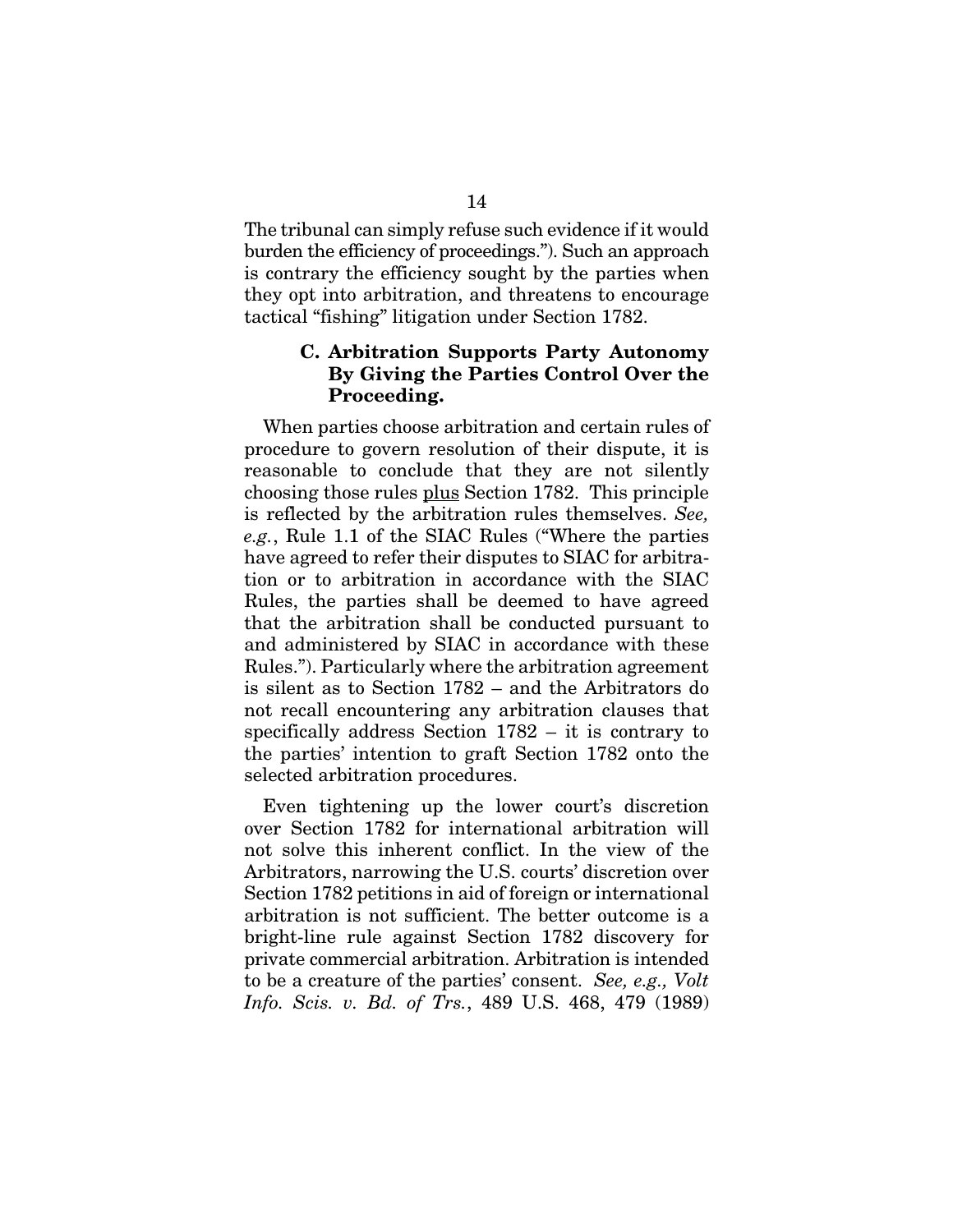("Arbitration . . . is a matter of consent, not coercion, and parties are generally free to structure their arbitration agreements as they see fit."). If the parties select arbitration, then that intention should be upheld. Moreover, merely tightening the U.S. courts' discretion does not give parties and participants the certainty of a bright-line rule, thus continuing to incentivize collateral litigation outside of a main arbitration dispute, to the detriment of the international arbitration system.

The breadth of Section 1782, as written and interpreted by the U.S. courts, is incompatible with the fundamental arbitral principle of party autonomy for at least two reasons. First, Section 1782 expressly permits *any interested person* to seek discovery under Section 1782*. See* 28 U.S.C. § 1782 ("The order may be made . . . upon the application of any interested person[.]"). Even if the parties to an arbitrated dispute intend only for the arbitration rules of procedure to govern their gathering of evidence, Section 1782 nevertheless permits an interested third party to commence a potentially burdensome discovery expedition in the United States, which may require intervention and defense by one or more parties to the arbitration. Although the U.S. courts retain discretion to deny such an application, anything less than a bright-line rule will continue to incentivize collateral attempts at discovery under Section 1782.

Second, discovery applications under Section 1782 may be submitted *ex parte*, without notice to the arbitration parties, which is incompatible with party autonomy in arbitration. *See, e.g., Gushlak*, 486 F. App'x at 217 ("it is neither uncommon nor improper for district courts to grant applications made pursuant to § 1782 *ex parte*."). If the target of Section 1782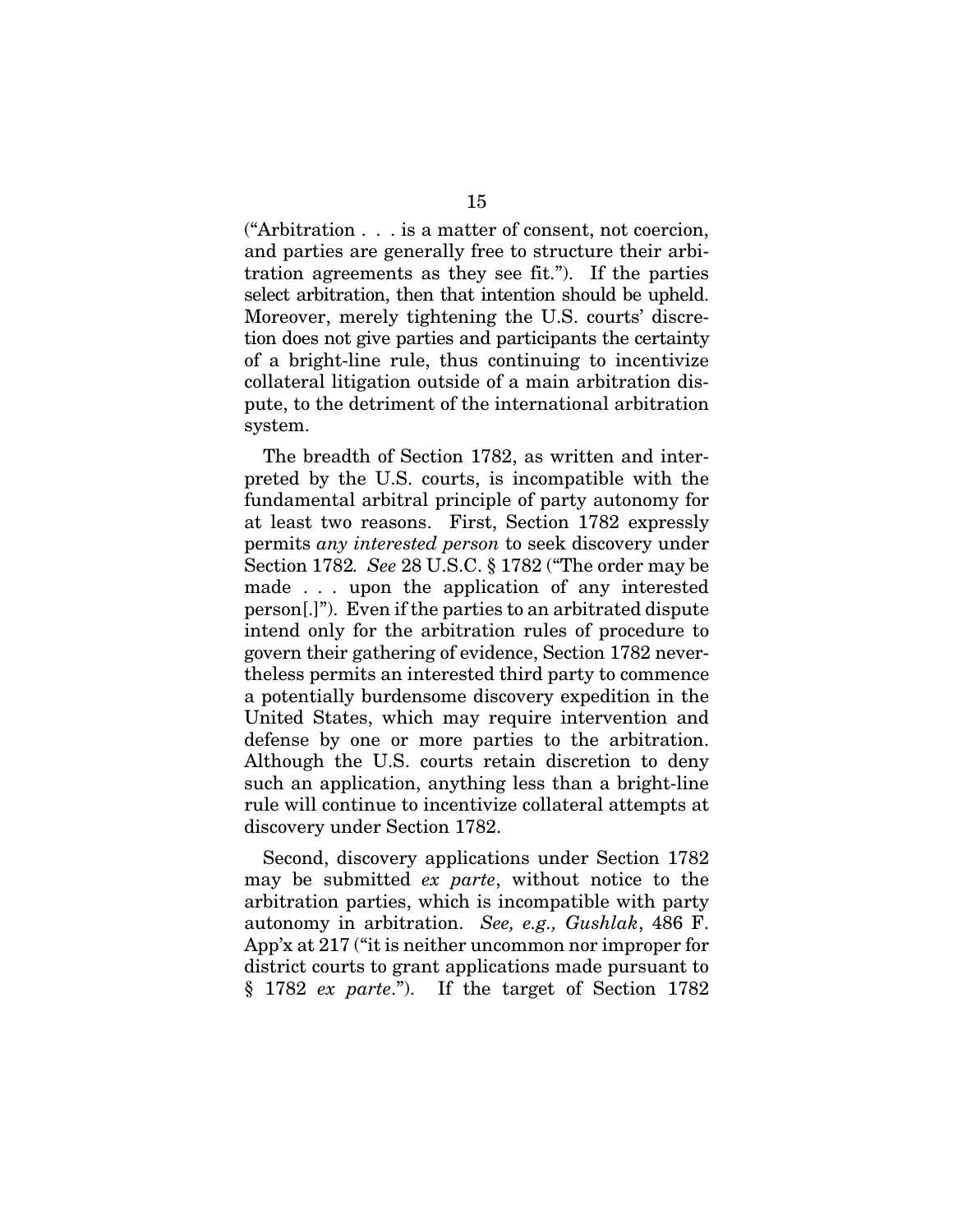discovery is a non-party to the arbitration, then it may be up to the judge's discretion whether to order that notice must be provided to the arbitration parties as well as the discovery target. An *ex parte* proceeding in the United States, commenced without notice by any interested party – including by a non-party to the arbitration – is contrary to the principle that the parties' mutually agreed terms are paramount in arbitration.

### D. Arbitrators Have Broad Discretion to Manage Disputes, Leading to Streamlined Proceedings.

In private commercial arbitration, the arbitrator plays an important role in managing the proceedings. Because arbitration is not reviewable except on very narrow grounds, the decisions of an arbitrator on routine procedural issues are generally not reviewable. This system gives the arbitrator significant control over the proceedings and an ability to promote efficient resolution of disputes.

Some specific examples are illustrative of this efficiency and control, and how Section 1782 litigation and discovery are contrary to these principles. In CIETAC proceedings seated in China – which would be a "foreign or international" arbitration – the arbitration panel controls and dominates evidence production. For example, a CIETAC arbitrator may specify a time period for the parties to produce evidence and strictly refuse to admit any evidence produced after that time. *See* CIETAC, CIETAC 2015 Arbitration Rules ("CIETAC Rules"), Rule 41.2, http://www.cietac.org/Uploads/201902/5c6148b100105 .pdf. In addition, an arbitrator for a dispute under CIETAC rules "may undertake investigation and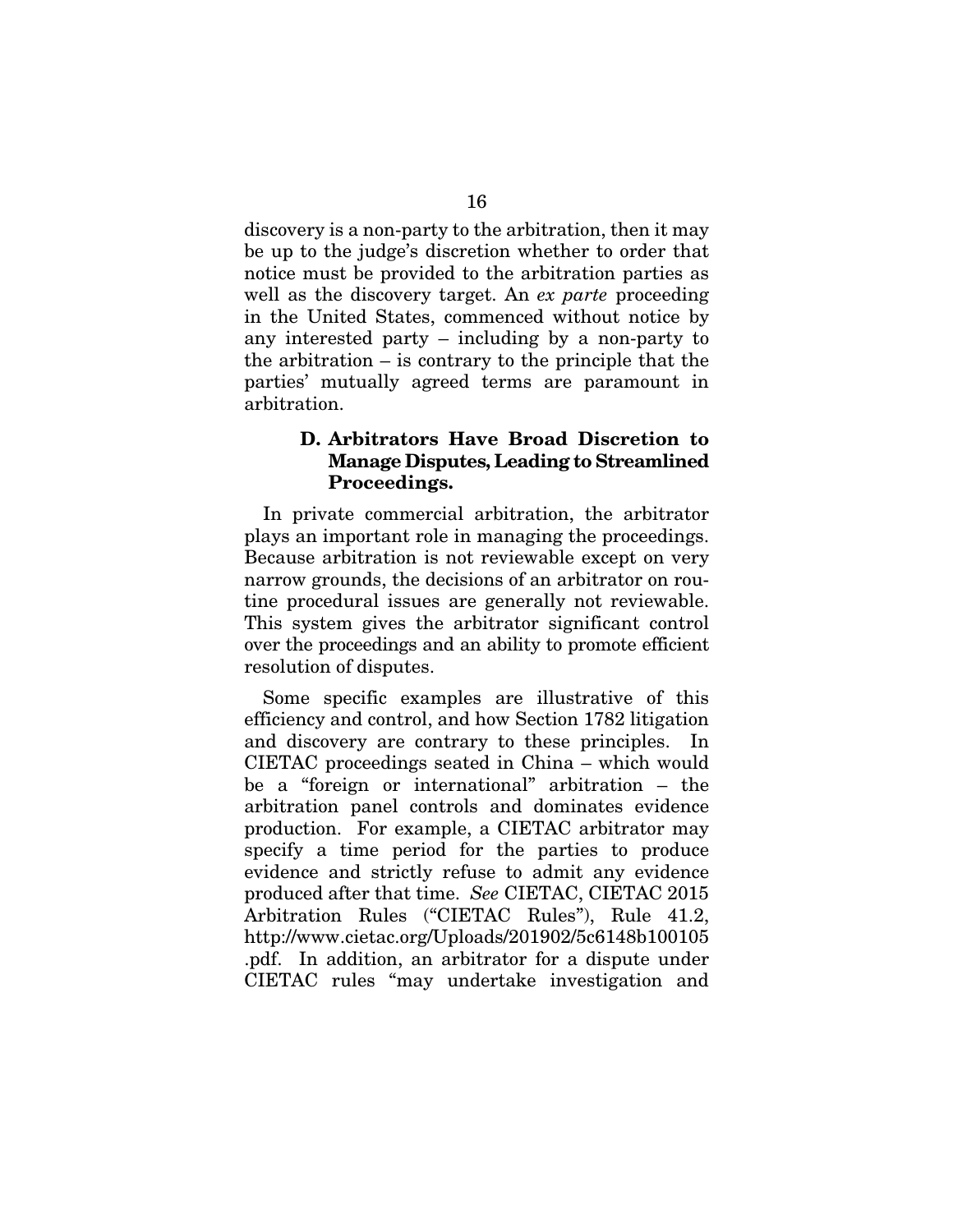collect evidence as it considers necessary." *Id*., CIETAC Rules, Article 43.1.

As another example, under the SIAC rules adopted in 2016, the arbitrator or panel controls the prehearing discovery process. *See, e.g.*, SIAC Rule 27(f) ("[T]he tribunal shall have the power to . . . order any party to produce to the Tribunal and to the other parties for inspection, and to supply copies of, any document in their possession or control which the Tribunal considers relevant to the case and material to its outcome[.]"); SIAC Rule 27(h) ("[T]he tribunal shall have the power to . . . direct any party or person to give evidence by affidavit or in any other form[.]"). The arbitration rules of procedure also allow the arbitrator to request certain discovery from the parties. In the experience of the Arbitrators, this mechanism is used when needed by the facts of a particular dispute. *See also* HKIAC AA Rules, Article 22, Rule 22.3 ("At any time during the arbitration, the arbitral tribunal may allow or require a party to produce documents, exhibits or other evidence that the arbitral tribunal determines to be relevant to the case and material to its outcome.").4

As a further example, under the HKIAC AA Rules, the arbitrator or arbitrators have significant discretion to adopt suitable procedures for the particular dispute. *See* HKIAC AA Rules, Article 13, Rule 13.1 ("Subject to these Rules, the arbitral tribunal shall adopt suitable procedures for the conduct of the arbitration in order to avoid unnecessary delay or expense, having regard to the complexity of the issues, the

<sup>4</sup> The use of the word "tribunal" in the English version of the SIAC, CIETAC, or HKIAC rules should have no bearing on this Court's statutory interpretation of the phrase "foreign or international tribunal" as used by the U.S. Congress in 1964.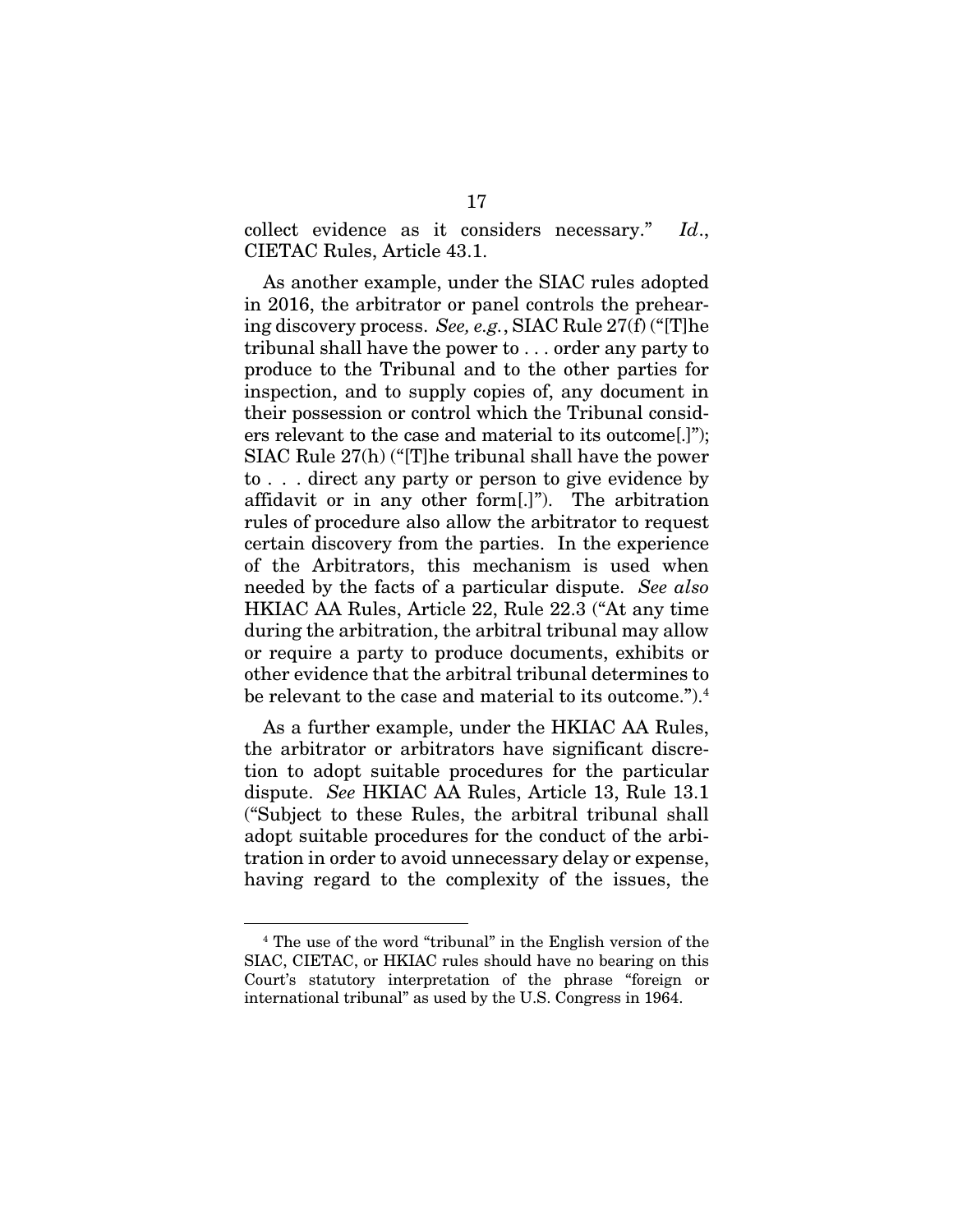amount in dispute and the effective use of technology, and provided that such procedures ensure equal treatment of the parties and afford the parties a reasonable opportunity to present their case."). The rules recognize that tailored procedures, adopted by the arbitrator, are the best means to deliver the promise of arbitration.

Finally, the rules of procedure for most arbitration institutes contain a general default provision favoring the efficient resolution of disputes. For example, the SIAC Rules provide that "[i]n all matters not expressly provided for in these Rules, the President, the Court, the Registrar and the Tribunal shall act in the spirit of these Rules and shall make every reasonable effort to ensure the fair, expeditious and economical conclusion of the arbitration and the enforceability of any Award." SIAC Rule 41.2 (emphasis added).

When parties choose arbitration as their mechanism for dispute resolution, they are intentionally selecting a highly-empowered decisionmaker, who will proceed in an efficient, fair, and economical manner. The expansive scope of Section 1782 is inconsistent with this party intention.

#### II. Discovery Under Section 1782 is Not Necessary for the Successful Resolution of Arbitration Disputes.

Simply put, additional discovery under Section 1782 is not necessary for fair resolution of arbitrated disputes, in addition to being contrary to key features of arbitration and party intent. Private international and foreign arbitration proceedings follow wellestablished rules of procedure for gathering prehearing evidence. Based on the Arbitrators' cumulative experience over hundreds of arbitration disputes, the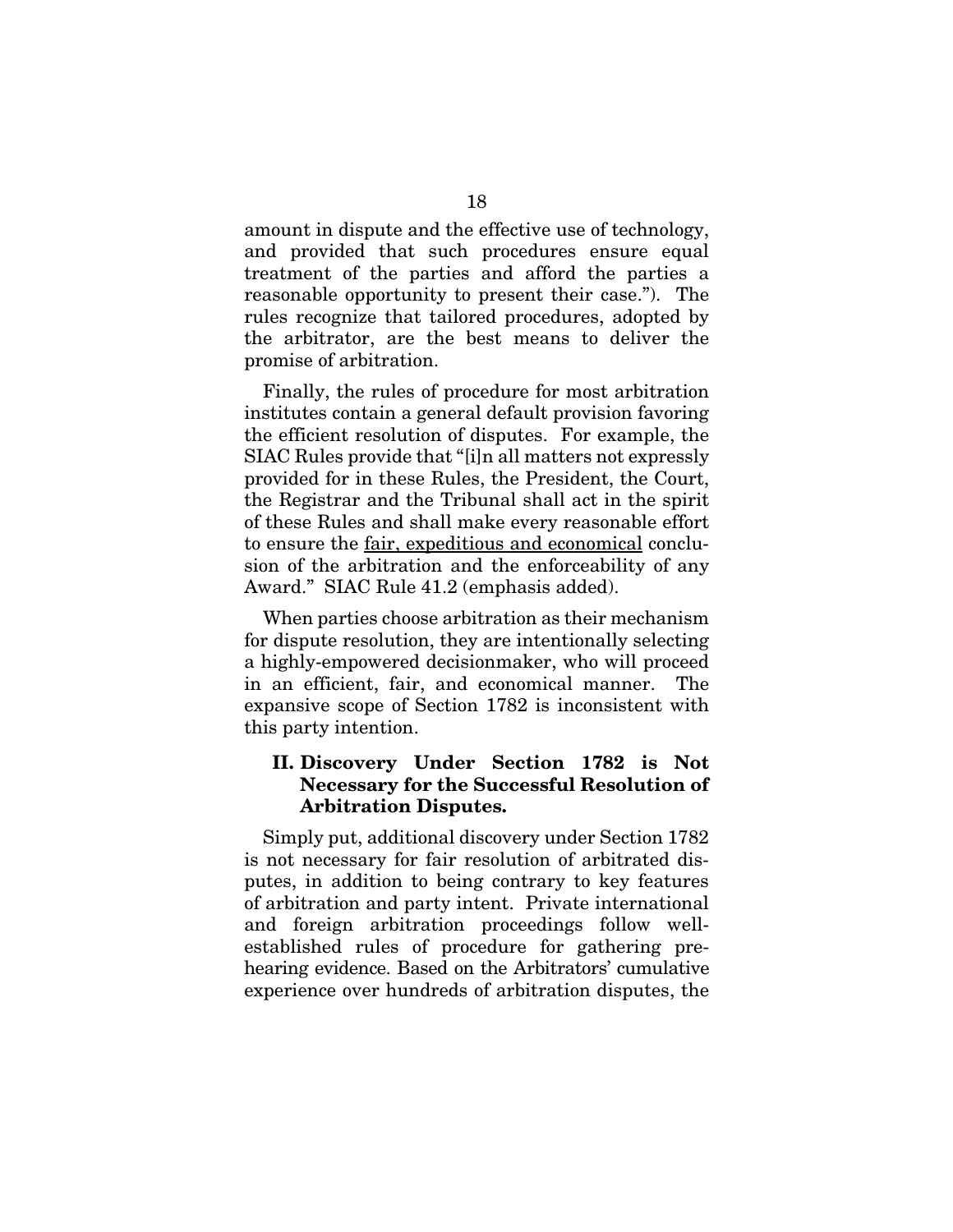Arbitrators posit that additional discovery under Section 1782 is simply not necessary for the successful resolution of arbitration disputes.

Arbitration rules of procedure already allow for prehearing exchange of evidence. Unlike discovery in the United States, much of the evidence exchanged under arbitration rules is provided without request. Instead, the parties are under an affirmative obligation to share all documents that support their positions. *See, e.g.,* SIAC Rule 20.7; HKIAC AA Rules, Article 16, Rule 16.3. Moreover, the arbitrator has significant power to order the exchange of evidence when the arbitrator deems it necessary. *See, e.g.,* CIETAC Rules, Article 43.1.

In the collective experience of the Arbitrators, these discovery tools are sufficient to provide a fair adjudication of disputes. When parties select international or foreign arbitration for resolution of their disputes, they do so with the intention that the evidencegathering tools provided by those arbitral bodies will be sufficient. $^5\,$ 

Discovery under Section 1782 has been rare, to date, in the arbitrations in which the Arbitrators have been involved. This rarity of Section 1782 further supports the conclusion that Section 1782 is unnecessary,

<sup>5</sup> Moreover, the Chinese court system does not allow for "discovery" in the same sense as in the U.S. court system. The Chinese courts generally do not have the power to compel parties to produce evidence. As is typical in commercial arbitration, the parties have an affirmative obligation to produce evidence in support of their position. In addition, the parties may petition the court to command third parties to produce evidence, which the court may order or deny within its sole discretion. In general, Chinese trial courts follow an inquisitorial style of dispute resolution, in which the judge plays a primary role.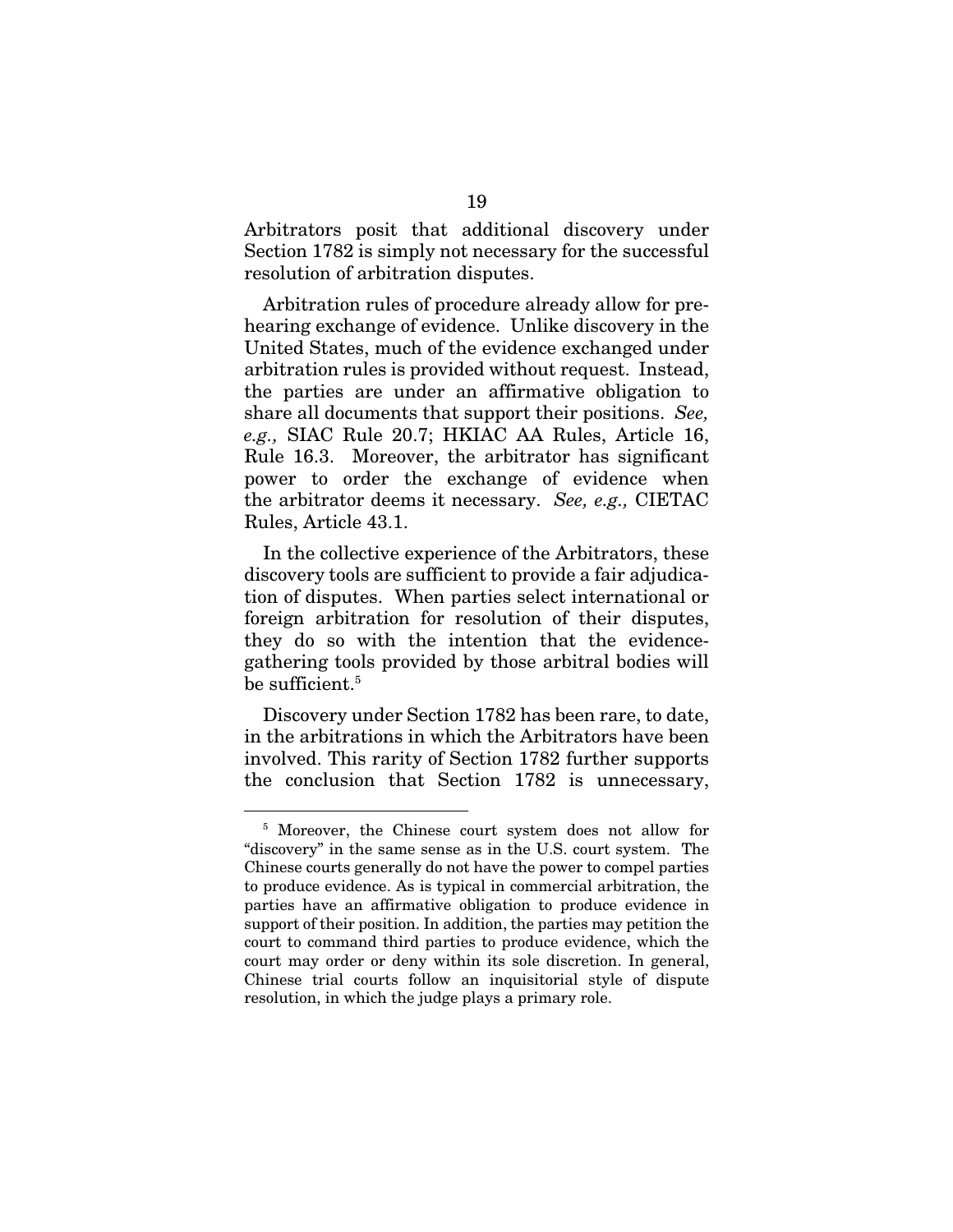because all of these disputes were fairly resolved in the absence of Section 1782 discovery. There is a serious risk that a decision by this Court conclusively extending Section 1782 to private arbitration will cause collateral litigation to skyrocket, thus ratcheting up the costs of dispute resolution and imperiling the benefits of arbitration.

#### III. The Arbitral Panel is Only Empowered for a Particular Dispute, Thus Limiting its Role in International Comity and Pre-Dispute Evaluation of a Section 1782 Petition.

Unlike judicial or quasi-judicial forums for dispute resolution, an arbitral panel is constituted for the resolution of a particular dispute, and then it is disbanded. Thus, the prospect of international comity is not advanced by extending Section 1782 to private arbitration, because neither arbitral panels nor arbitration institutions have such power. In addition, the courts cannot rely on "checking in" with an arbitrator before exercising discretion over a Section 1782 petition under the *Intel* factors, because an arbitral panel is not constituted until a particular dispute is presented. As established by the Court in *Intel*, discovery under Section 1782 can be sought by an "interested person" in aid of a "reasonably contemplated" proceeding, one for which no arbitrator has been assigned and perhaps no arbitral forum has even been selected. *See Intel*, 542 U.S. at 259.

#### A. Arbitration Panels are Not Equipped to Offer Comity with Governmental Tribunals.

One of the fundamental purposes of Section 1782 is the encouragement of international comity between governments. *See id.* at 248 ("In 1958, prompted by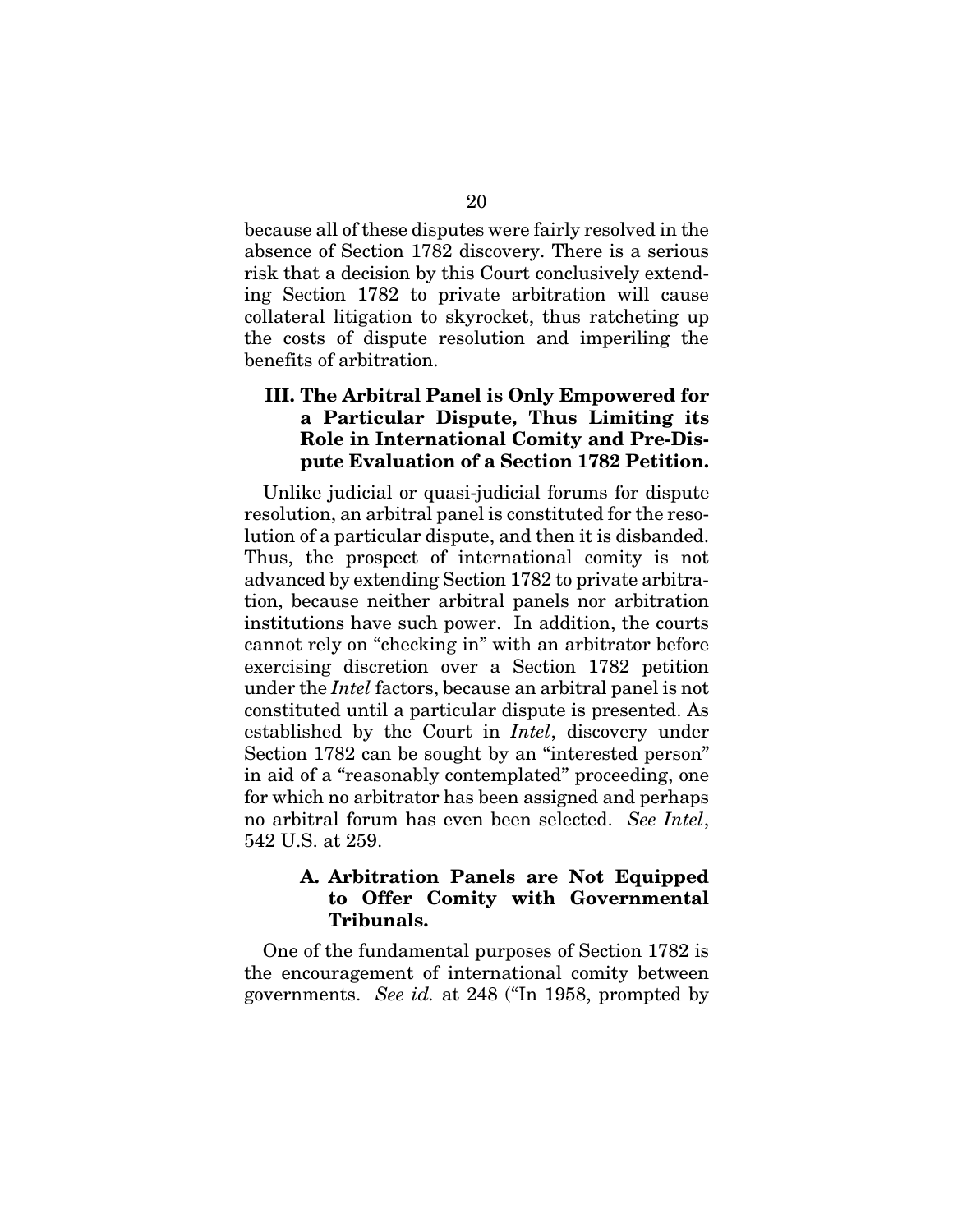the growth of international commerce, Congress created a Commission . . . to 'investigate and study existing practices of judicial assistance and cooperation between the United States and foreign countries with a view to achieving improvements.'") (quoting Act of Sept. 2, Pub L 85-906, § 2, 72 Stat 1743; S. Rep. No. 2392, 85th Cong., 2d Sess., 3 (1958)); *see also Biedermann*, 168 F.3d at 883 ("The provision was enlarged to further comity among nations, not to complicate and undermine the salutary device of private international arbitration.").

Although Section 1782 is intended to promote international comity, arbitration panels are not equipped to reciprocate. Each single arbitrator or arbitration panel is appointed for a particular dispute, and then disbanded. Arbitral panels are non-governmental and do not have the powers of a governmental entity. As noted above, many arbitrators also work in private practice, and they are only empowered to resolve a particular dispute by the agreement of particular parties. Nor are arbitration bodies, such as CIETAC, HKIAC, or SIAC, empowered to provide reciprocal discovery. The arbitration bodies provide procedural rules, administrative support, and other benefits for arbitration, but only subject to party selection. Thus, unlike courts of another country that could be empowered by statute to authorize reciprocal discovery, an arbitration center cannot offer any reciprocity for the discovery assistance offered by the U.S. courts under Section 1782.

#### B. Because No Arbitration Panel Exists Pre-Dispute for Assessment of Scope of Proposed Section 1782 Discovery, Even High Deference Would Be Insufficient.

It is possible that other *amici curiae* may propose that the district courts' discretion over Section 1782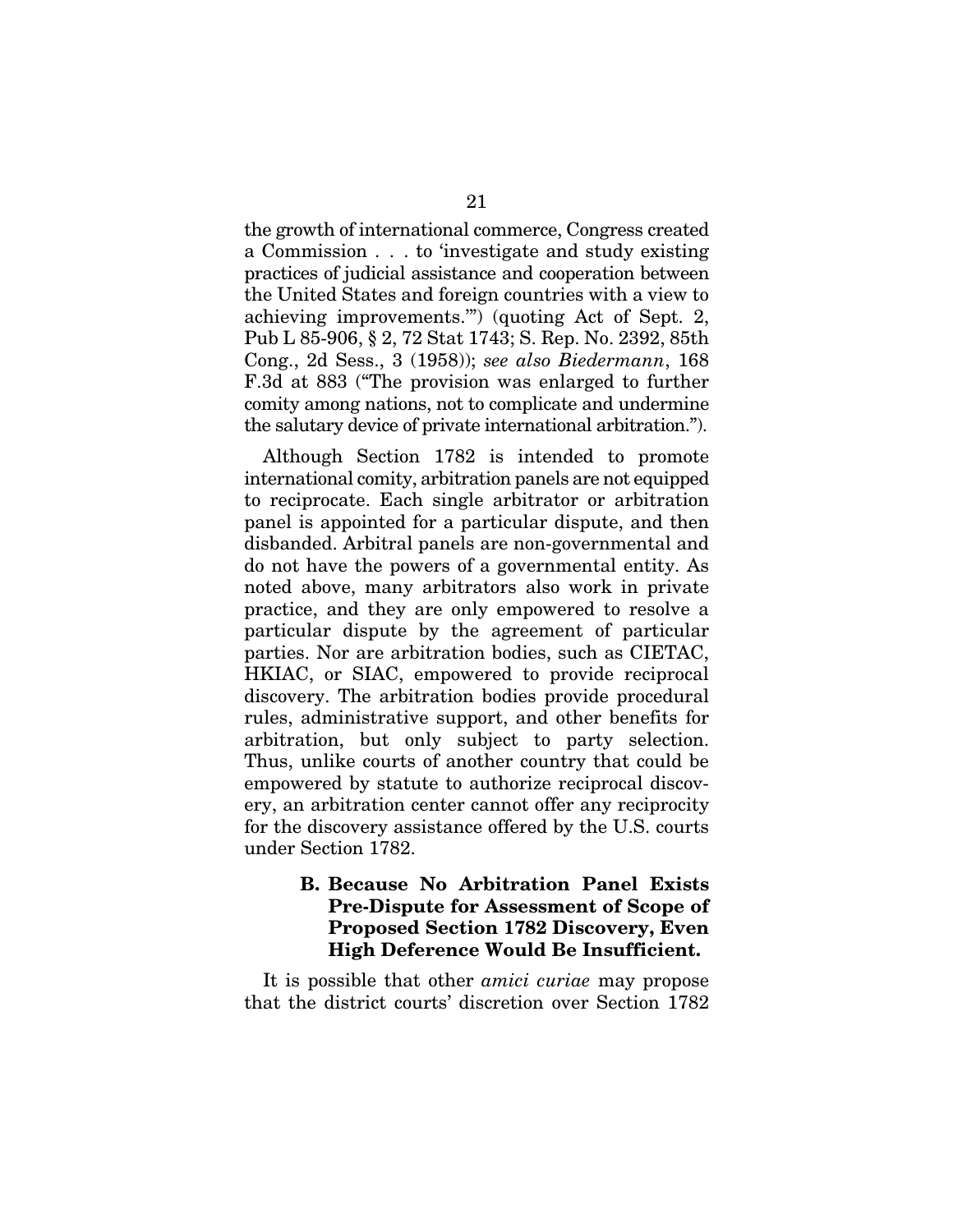should be tied to the position of the arbitrators or that courts should defer to the arbitrators' view on the discovery sought. However, this overlooks the fact that no arbitral decisionmaker is appointed pre-dispute. As confirmed by this Court in *Intel*, Section 1782 is an available tool for "reasonably contemplated" disputes, in addition to on-going disputes. *See Intel*, 542 U.S. at 259 (Section 1782 "requires only that a dispositive ruling . . . be within reasonable contemplation.").

In such a circumstance, there are no arbitrators to weigh in on a request for discovery under Section 1782, and therefore even a high degree of deference to those arbitrators is meaningless. It is also possible that no arbitral forum or rules of procedure would have even been selected pre-dispute, depending on the governing arbitration clause.

Anything less than a bright-line exclusion of arbitration from the purview of Section 1782 will encourage collateral litigation, contrary to the parties' intentions and the promise of arbitration. Because Section 1782 may be invoked before an action has been filed, the tightening of the district courts' discretion is insufficient. Moreover, even tightening discretion fails to avoid the problem of incentivizing collateral litigation to test the boundaries of discretion. Therefore, the Arbitrators respectfully urge that the better conclusion is a bright-line exclusion of private arbitration from the scope of Section 1782.